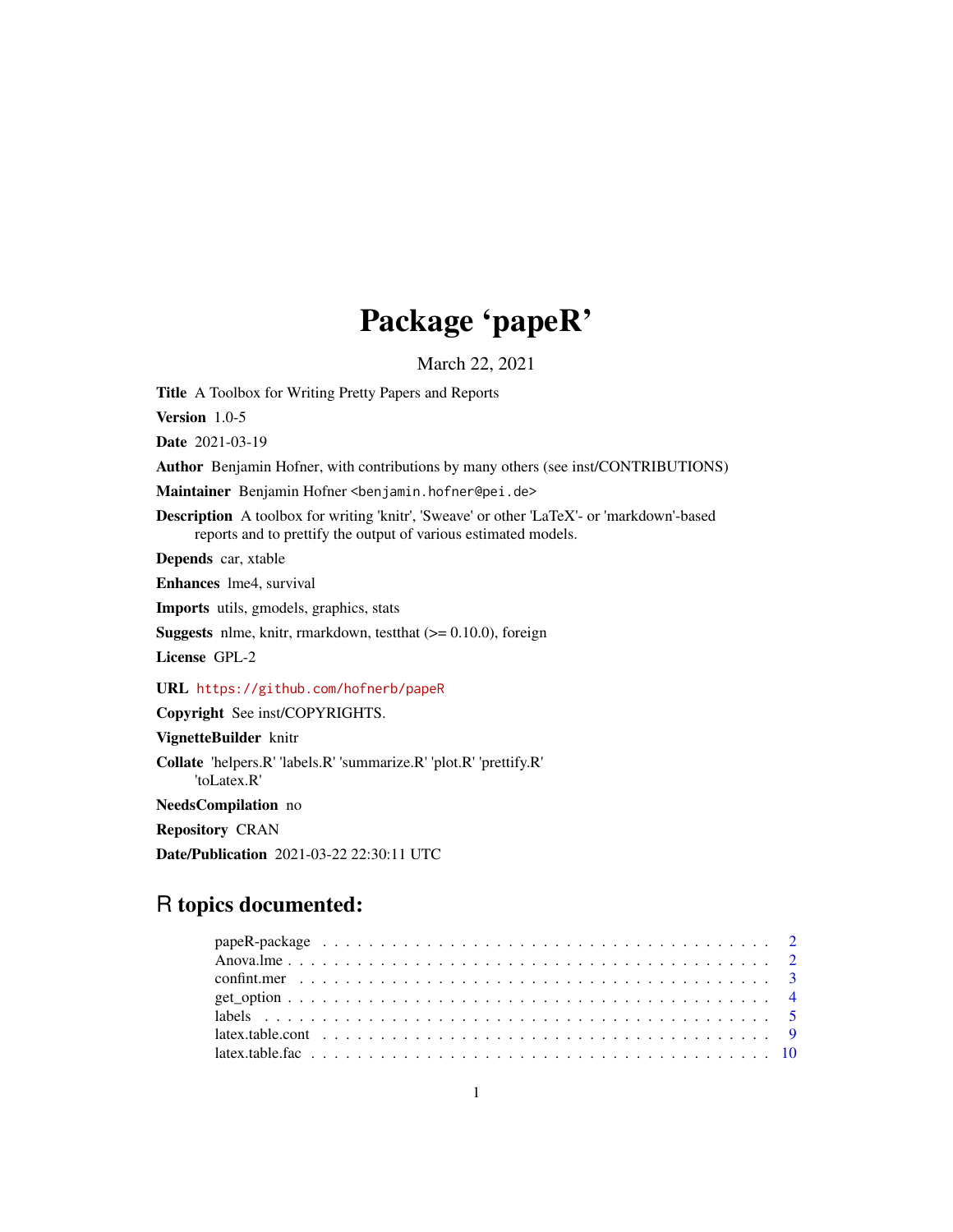#### <span id="page-1-0"></span>2 Anova.lme

| Index |  |
|-------|--|
|       |  |
|       |  |
|       |  |

papeR-package *A Toolbox for Writing Pretty Papers and Reports*

#### Description

A toolbox for writing knitr, Sweave or other LaTeX- or markdown-based reports and to prettify the output of various estimated models.

### Details

| Package: | papeR      |
|----------|------------|
| Type:    | Package    |
| Version: | $1.0 - 5$  |
| Date:    | 2021-03-19 |
| License: | $GPI - 2$  |

Version 1.0-0 is based on a completely refactored code base. Some functions from previsous versions are deprecated. New functions to create summary tables exist (see [summarize](#page-16-1). The package now also provides a vignette and was extensively tested using testthat.

For news and changes see news(package = "papeR").

#### Author(s)

Benjamin Hofner

Maintainer: Benjamin Hofner <Benjamin.Hofner@fau.de>

Anova.lme *Anova Function for lme Models*

#### Description

This is a wrapper to anova. Ime from package nlme and is coded similar to [Anova](#page-0-0) from car as it produces marginal tests by default.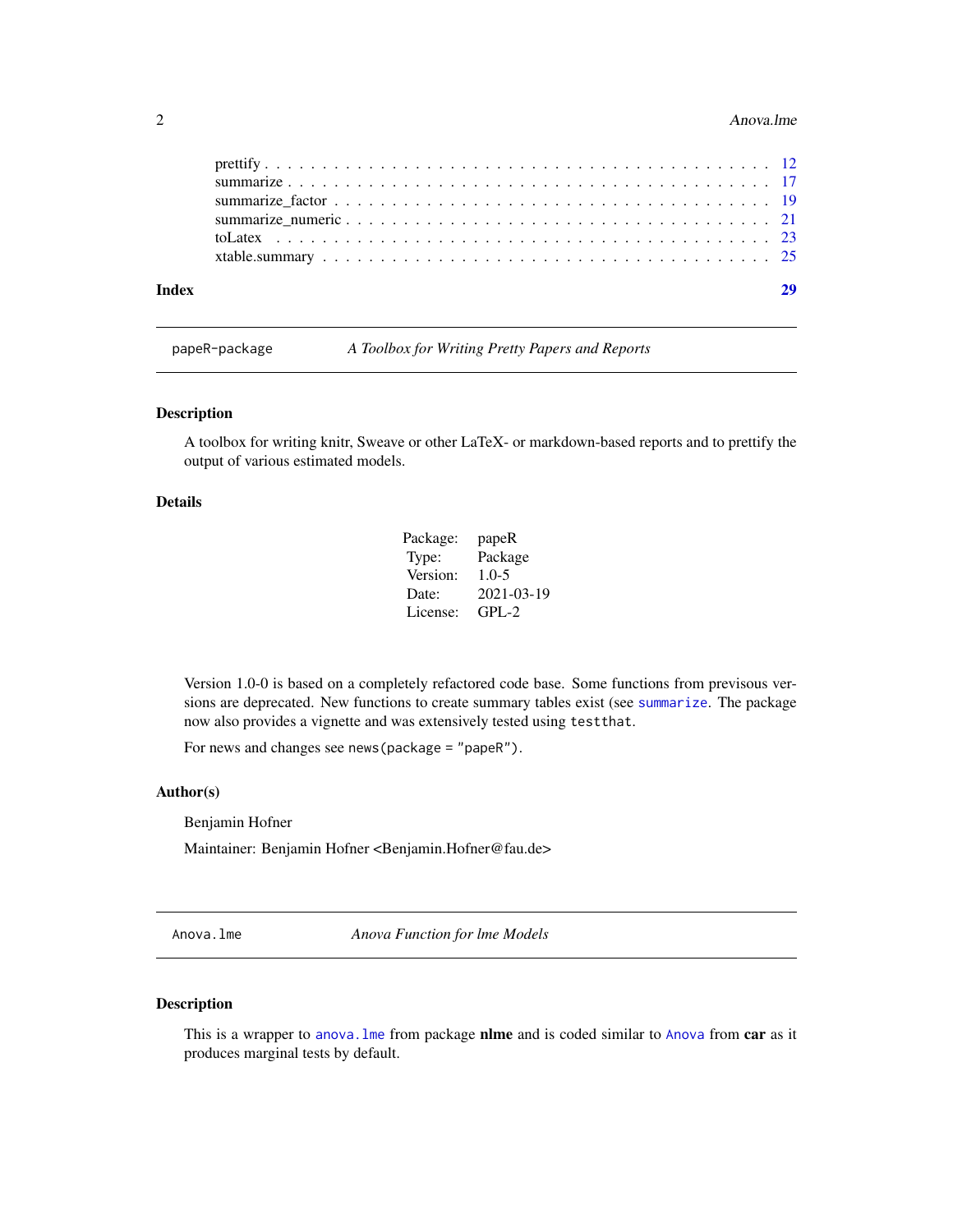#### <span id="page-2-0"></span>confint.mer 3

## Usage

```
## S3 method for class 'lme'
Anova(mod, type = c("marginal", "sequential"), ...)
```
#### Arguments

| mod  | linear mixed model fitted with package nlme.            |
|------|---------------------------------------------------------|
| type | type of anova, either marginal (default) or sequential. |
| .    | further arguments to be passed to anova. Ime            |

## See Also

[Anova](#page-0-0) (package car)

#### Examples

```
## Example requires package nlme to be installed and loaded
if (require("nlme")) {
    ## Load data set Orthodont
    data(Orthodont, package = "nlme")
    ## Fit a model for distance with random intercept for Subject
   mod \le - lme(distance \sim age + Sex, data = Orthodont, random = \sim 1 | Subject)
    Anova(mod)
}
```
<span id="page-2-1"></span>confint.mer *Confidence intervals for mixed models*

#### Description

Compute confidence intervals for mixed models from package lme4 (prior to version 1.0). This function is only needed for backward compatibility.

#### Usage

```
## S3 method for class 'mer'
confint(object, parm, level = 0.95,simulate = c("ifneeded", TRUE, FALSE),
           B = 1000, ...
```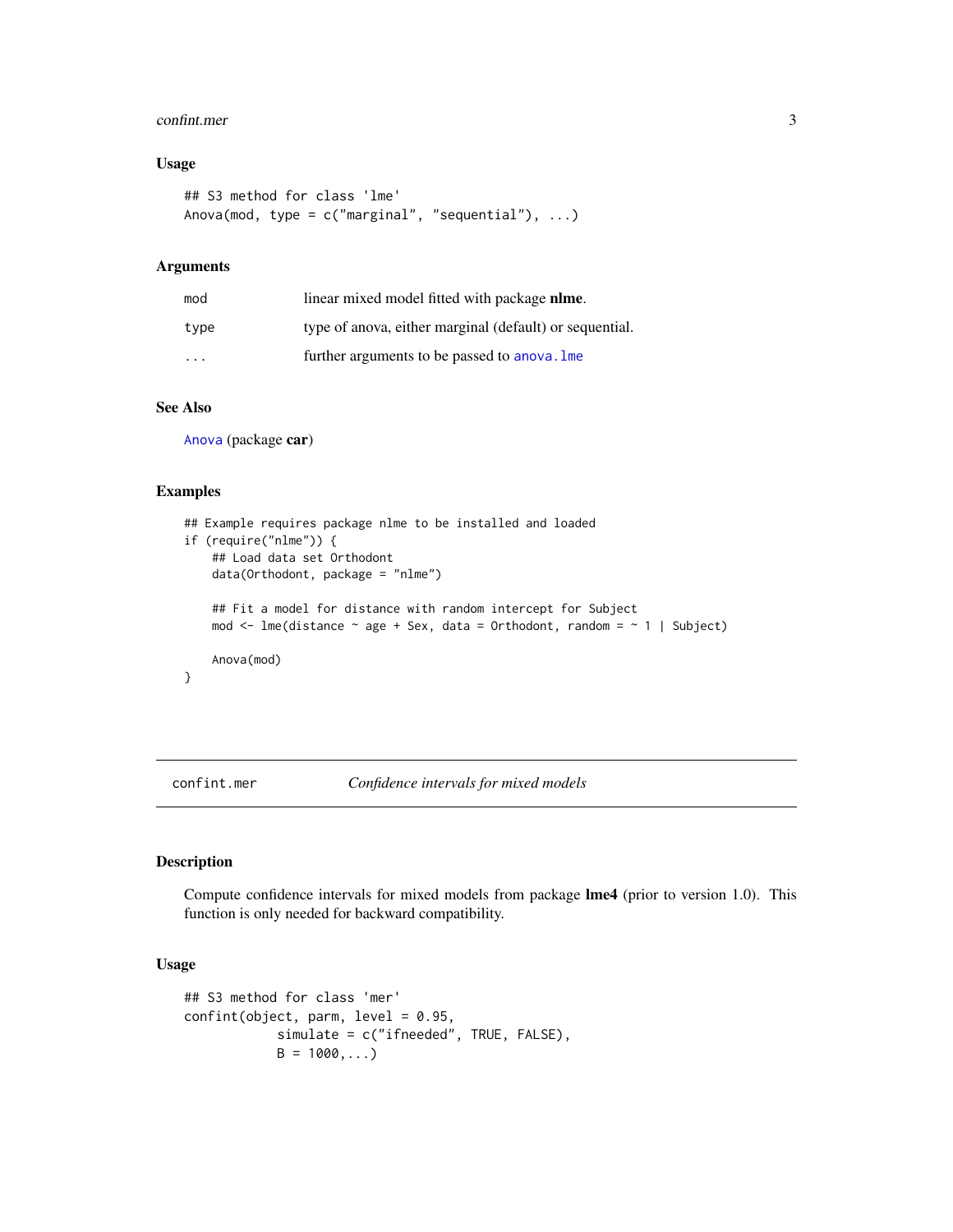## <span id="page-3-0"></span>Arguments

| object       | Model of class mer.                                                                                                                                                                                                                                                                                                                                                                                                                                                                     |
|--------------|-----------------------------------------------------------------------------------------------------------------------------------------------------------------------------------------------------------------------------------------------------------------------------------------------------------------------------------------------------------------------------------------------------------------------------------------------------------------------------------------|
| parm         | Parameters to be included in the confidence interval. See confint, default for<br>details.                                                                                                                                                                                                                                                                                                                                                                                              |
| level        | the confidence level.                                                                                                                                                                                                                                                                                                                                                                                                                                                                   |
| simulate     | If ""ifneeded"" is specified (default), simulated confidence intervals are returned<br>if (and only if) no z-value exists in the corresponding summary and asymptotic<br>confidence intervals will be returned otherwise. If TRUE (or ""TRUE"") confi-<br>dence intervals will be estimated using ci from package <b>gmodels</b> which uses<br>memesamp internally. If FALSE (or ""FALSE""), asymptotic confidence intervals<br>will be returned and an error is given if not possible. |
| <sub>B</sub> | number of samples to take in mcmcsamp. Per default 1000 samples are used.                                                                                                                                                                                                                                                                                                                                                                                                               |
|              | Additional arguments. Currently not used.                                                                                                                                                                                                                                                                                                                                                                                                                                               |

## Value

Matrix with confidence intervals.

### Author(s)

Benjamin Hofner, partially based on code from package stats. See source code for documentation.

<span id="page-3-1"></span>

| get_option | Extract printing options from table.cont and table.fac objects |  |  |
|------------|----------------------------------------------------------------|--|--|
|------------|----------------------------------------------------------------|--|--|

## Description

Helper function to extract printing options from table.cont and table.fac objects as produced by [latex.table.cont](#page-8-1) and [latex.table.fac](#page-9-1).

## Usage

get\_option(object, name)

## Arguments

| object | table.cont or table.fac object as produced by latex.table.cont and latex.table.fac |
|--------|------------------------------------------------------------------------------------|
| name   | name of the option, e.g. "table" and "align". See latex.table.cont and             |
|        | latex.table.fac for available options.                                             |

## Value

Option.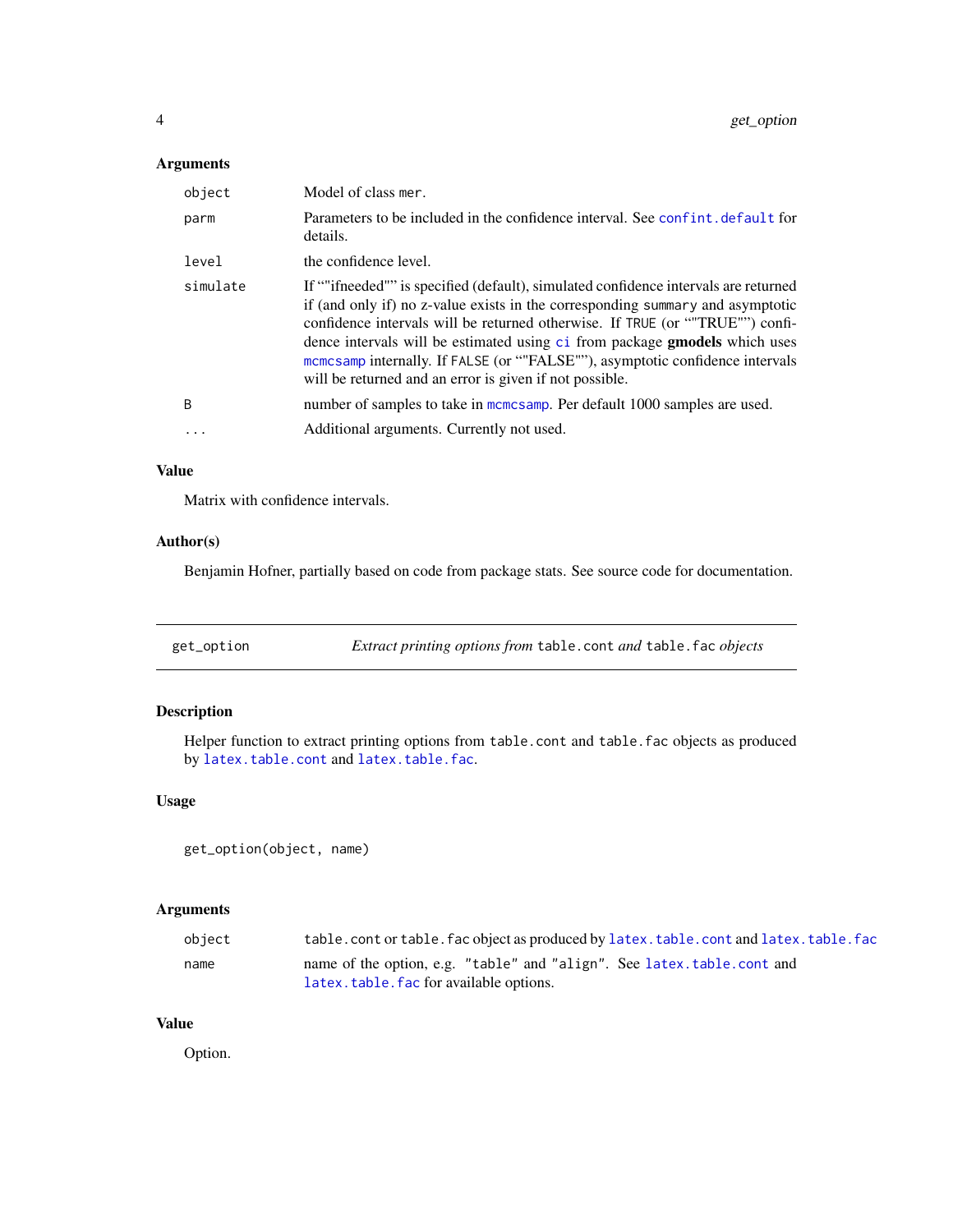#### <span id="page-4-0"></span>labels 5

#### Author(s)

Benjamin Hofner

#### See Also

[latex.table.cont](#page-8-1) and [latex.table.fac](#page-9-1)

<span id="page-4-1"></span>labels *Extract labels from and set labels for data frames*

#### Description

Labels can be stored as an attribute "variable.label" for each variable in a data set using the assignment function. With the extractor function one can assess these labels.

#### Usage

```
## S3 method for class 'data.frame'
labels(object, which = NULL, abbreviate = FALSE, ...)## assign labels
labels(data, which = NULL) <- value
## check if data.frame is a special labeled data.frame ('ldf')
is.ldf(object)
## convert object to labeled data.frame ('ldf')
convert.labels(object)
as.ldf(object, ...)
## special plotting function for labeled data.frames ('ldf')
## S3 method for class 'ldf'
plot(x, variables = names(x),labels = TRUE, by = NULL, with = NULL,regression.line = TRUE, line.col = "red", \dots)
```
## Arguments

| object | a data.frame.                                                                                                                                                                                                                                                                                    |
|--------|--------------------------------------------------------------------------------------------------------------------------------------------------------------------------------------------------------------------------------------------------------------------------------------------------|
| data   | a data.frame.                                                                                                                                                                                                                                                                                    |
| which  | either a number indicating the label to extract or a character string with the<br><i>variable name</i> for which the label should be extracted. One can also use a<br>vector of numerics or character strings to extract mutiple labels. If which is<br>NULL (default), all labels are returned. |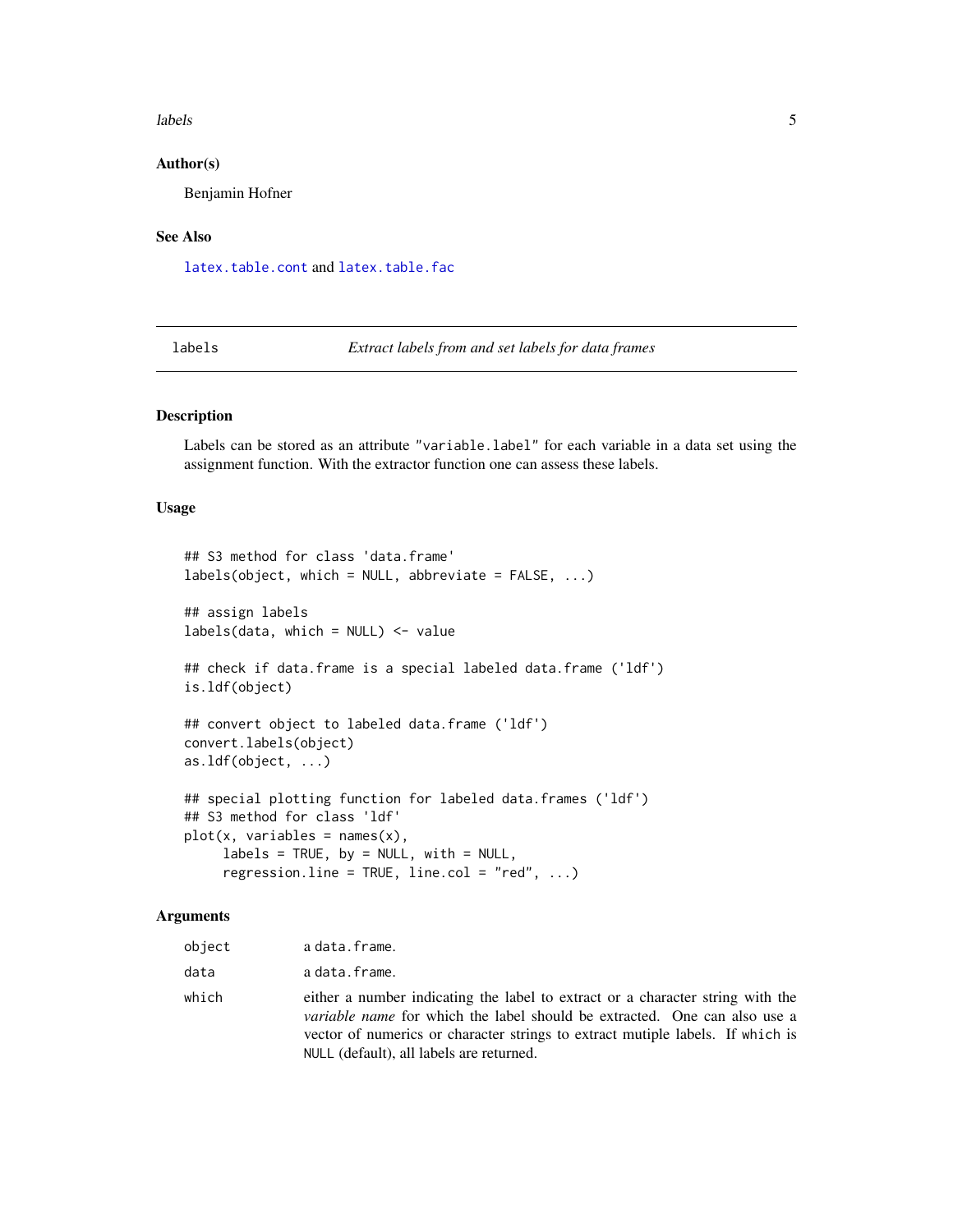<span id="page-5-0"></span>

| value           | a vector containing the labels (in the order of the variables). If which is given,<br>only the corresponding subset is labeled. Note that all other labels contain the<br>variable name as label afterwards.                                                                                                                                                                                               |
|-----------------|------------------------------------------------------------------------------------------------------------------------------------------------------------------------------------------------------------------------------------------------------------------------------------------------------------------------------------------------------------------------------------------------------------|
| abbreviate      | logical (default: FALSE). If TRUE variable labels are abbreviated such that they<br>remain unique. See abbreviate for details. Further arguments to abbreviate<br>can be specified (see below).                                                                                                                                                                                                            |
| $\cdots$        | further options passed to function abbreviate if argument abbreviate = TRUE.                                                                                                                                                                                                                                                                                                                               |
|                 | In $x[\dots], \dots$ can be used to specify indices for extraction. See [ for details.<br>In plot, $\dots$ can be used to specify further graphial parameters.                                                                                                                                                                                                                                             |
| X               | a labeled data. frame with class 'ldf'.                                                                                                                                                                                                                                                                                                                                                                    |
| variables       | character vector or numeric vector defining (continuous) variables that should<br>be included in the table. Per default, all numeric and factor variables of data are<br>used.                                                                                                                                                                                                                             |
| labels          | labels for the variables. If $labels = TRUE$ (the default), $labels(data, which =$<br>variables) is used as labels. If labels = NULL variables is used as label.<br>labels can also be specified as character vector.                                                                                                                                                                                      |
| by              | a character or numeric value specifying a variable in the data set. This variable<br>can be either a grouping factor or is used as numeric y-variable (see with for<br>details). Per default no grouping is applied. See also 'Details' and 'Examples'.                                                                                                                                                    |
| with            | a character or numeric value specifying a numeric variable with which to "cor-<br>relate" all variables specified in variables. For numeric variables a scatter-<br>plot is plotted, for factor variables one gets a grouped boxplot. Per default no<br>variable is given here. Instead of with one can also specify a numeric variable<br>in by with the same results. See also 'Details' and 'Examples'. |
| regression.line |                                                                                                                                                                                                                                                                                                                                                                                                            |
|                 | a logical argument specifying if a regression line should be added to scatter plots<br>(which are plotted if both variables and by are numeric values).                                                                                                                                                                                                                                                    |
| line.col        | the color of the regression line.                                                                                                                                                                                                                                                                                                                                                                          |

#### Details

All labels are stored as attributes of the columns of the data frame, i.e., each variable has (up to) one attribute which contains the variable lable.

One can set or extract labels from [data.frame](#page-0-0) objects. If no labels are specified labels(data) returns the column names of the data frame.

Using abbreviate = TRUE, all labels are abbreviated to (at least) 4 characters such that they are unique. Other minimal lengths can specified by setting minlength (see examples below).

Univariate plots can be easily obtained for all numeric and factor variables in a data set data by using plot(data).

Bivariate plots can be obtained by specifying by. In case of a factor variable, grouped boxplots or spineplots are plotted depending on the class of the variable specified in variables. In case of a numeric variable, grouped boxplots or scatter plots are plotted depending on the class of the variable specified in variables. Note that one cannot specify by and with at the same time (as they are internally identical). Note that missings are excluded plot wise (also for bivariate plots).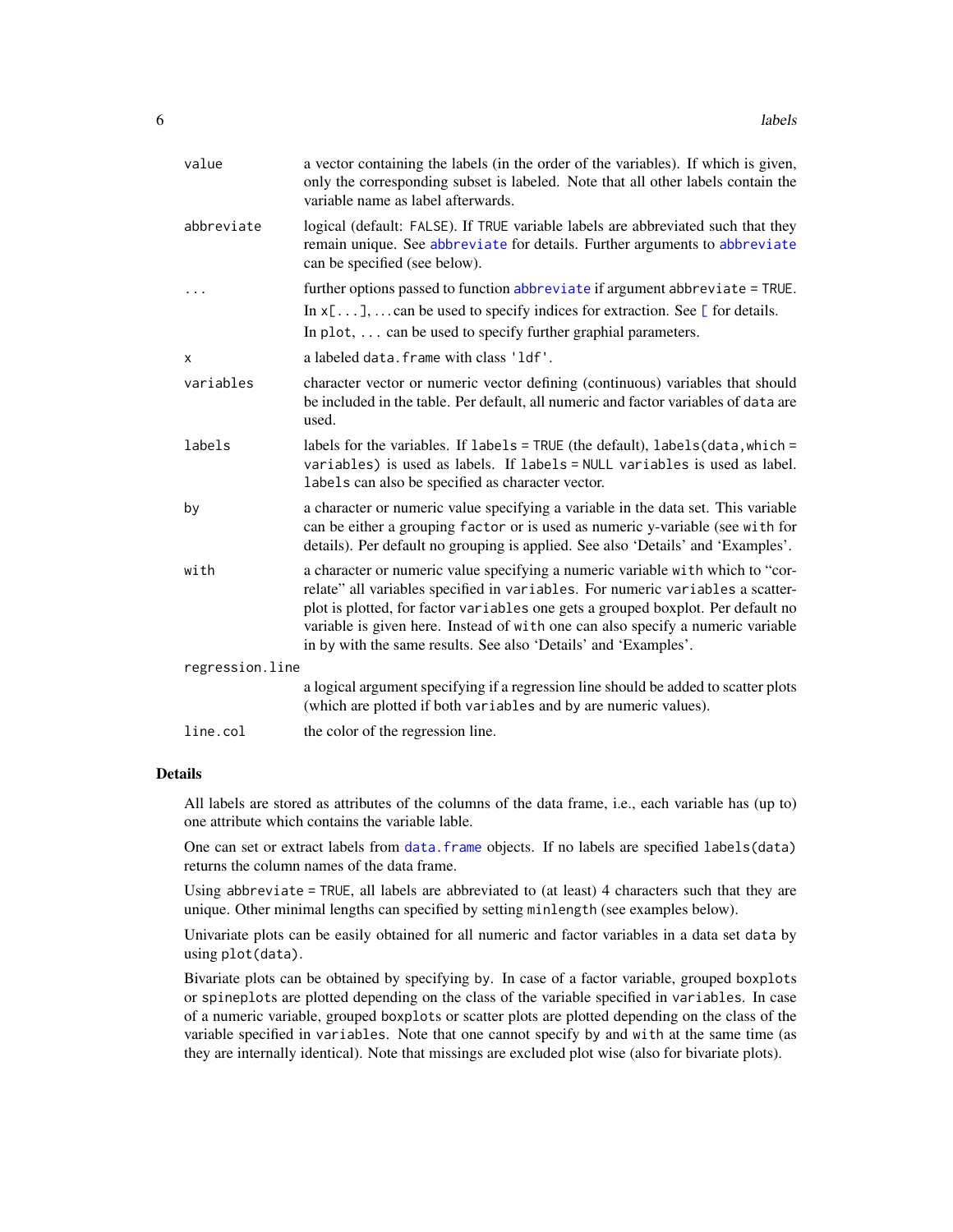#### <span id="page-6-0"></span>labels **2008** and 2008 and 2008 and 2008 and 2008 and 2008 and 2008 and 2008 and 2008 and 2008 and 2008 and 2008 and 2008 and 2008 and 2008 and 2008 and 2008 and 2008 and 2008 and 2008 and 2008 and 2008 and 2008 and 2008 a

### Value

labels(data) returns a named vector of variable labels, where the names match the variable names and the values represent the labels.

#### Note

If a data set is generated by read. spss in package foreign, labels are stored in a single attribute of the data set. Assigning new labels, e.g. via labels(data) <-labels(data) removes this attribute and stores all labels as attributes of the variables. Alternatively one can use data <-convert.labels(data).

#### Author(s)

Benjamin Hofner

#### See Also

[read.spss](#page-0-0) in package foreign

#### Examples

```
############################################################
### Basic labels manipulations
data <- data.frame(a = 1:10, b = 10:1, c = rep(1:2, 5))
labels(data) ## only the variable names
is.ldf(data) ## not yet
## now set labels
labels(data) \leq c("my_a", "my_b", "my_c")## one gets a named character vector of labels
labels(data)
## data is now a ldf:
is.ldf(data)
## Altervatively one could use as.ldf(data) or convert.labels(data);
## This would keep the default labels but set the class
## correctly.
## set labels for a and b only
## Note that which represents the variable names!
labels(data, which = c("a", "b")) <- c("x", "y")labels(data)
## reset labels (to variable names):
labels(data) <- NULL
labels(data)
## set label for a only and use default for other labels:
labels(data, which = "a") <- "x"
labels(data)
```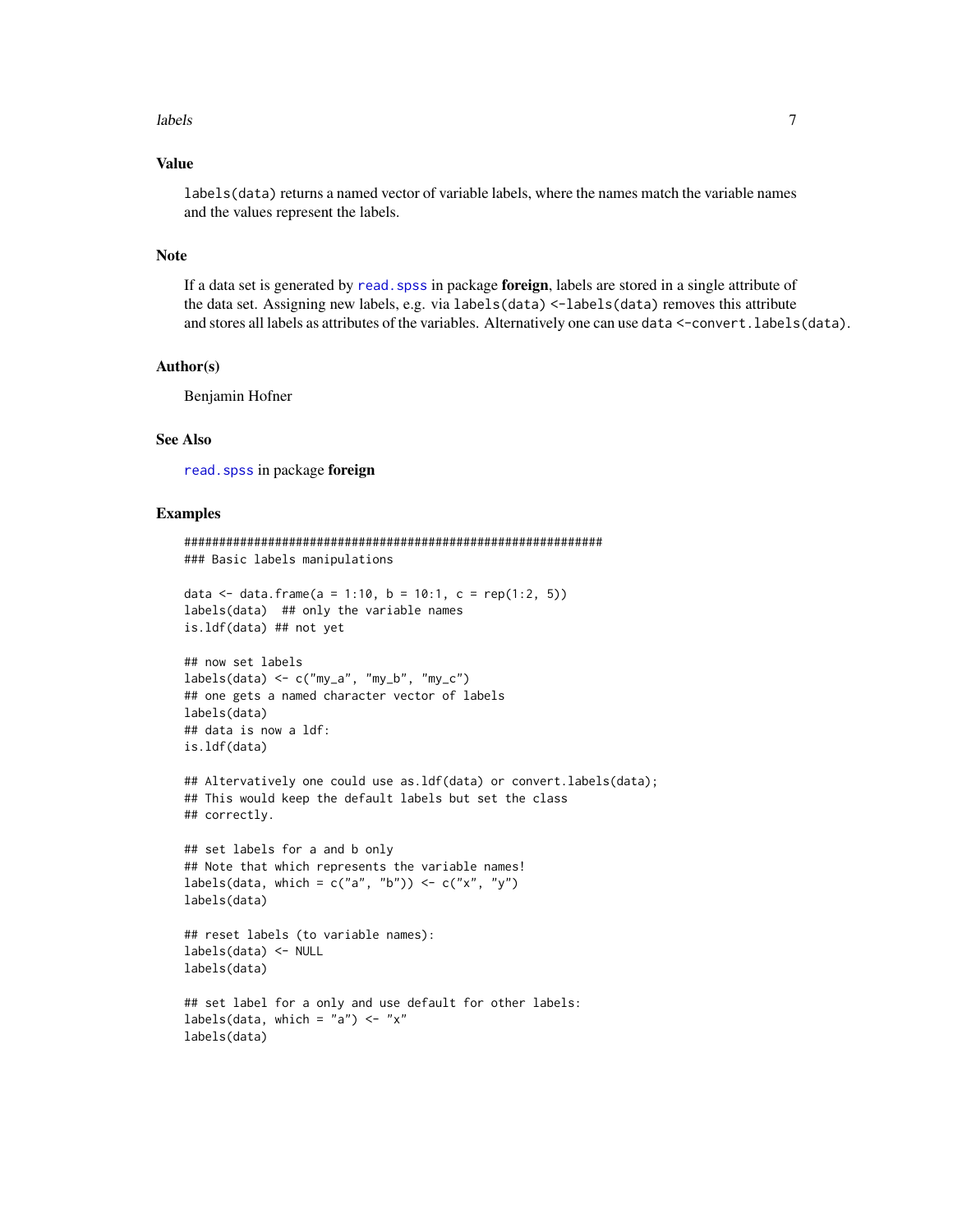```
8 labels and the contract of the contract of the contract of the contract of the contract of the contract of the contract of the contract of the contract of the contract of the contract of the contract of the contract of t
```

```
## attach label for new variable:
data2 <- data
data2$z <- as.factor(rep(2:3, each = 5))
labels(data2) ## no real label for z, only variable name
labels(data2, which = "z") <- "new_label"
labels(data2)
############################################################
### Abbreviate labels
## attach long labels to data
labels(data) <- c("This is a long label", "This is another long label",
                  "This also")
labels(data)
labels(data, abbreviate = TRUE, minlength = 10)
############################################################
### Data manipulations
## reorder dataset:
tmp <- data2[, c(1, 4, 3, 2)]
labels(tmp)
## labels are kept and order is updated
## subsetting to single variables:
labels(tmp[, 2]) ## not working as tmp[, 2] drops to vector
## note that the label still exists but cannot be extracted
## using labels.default()
str(tmp[, 2])
labels(tmp[, 2, drop = FALSE]) ## prevent dropping
## one can also cbind labeled data.frame objects:
labels(cbind(data, tmp[, 2]))
## or better:
labels(cbind(data, tmp[, 2, drop = FALSE]))
## or rbind labeled.data.set objects:
labels(rbind(data, tmp[, -2]))
############################################################
### Plotting data sets
## plot the data auto"magically"; numerics as boxplot, factors as barplots
par(mfrow = c(2,2))plot(data2)
## a single plot
plot(data2, variables = "a")
## grouped plot
plot(data2, variables = "a", by = "z")
```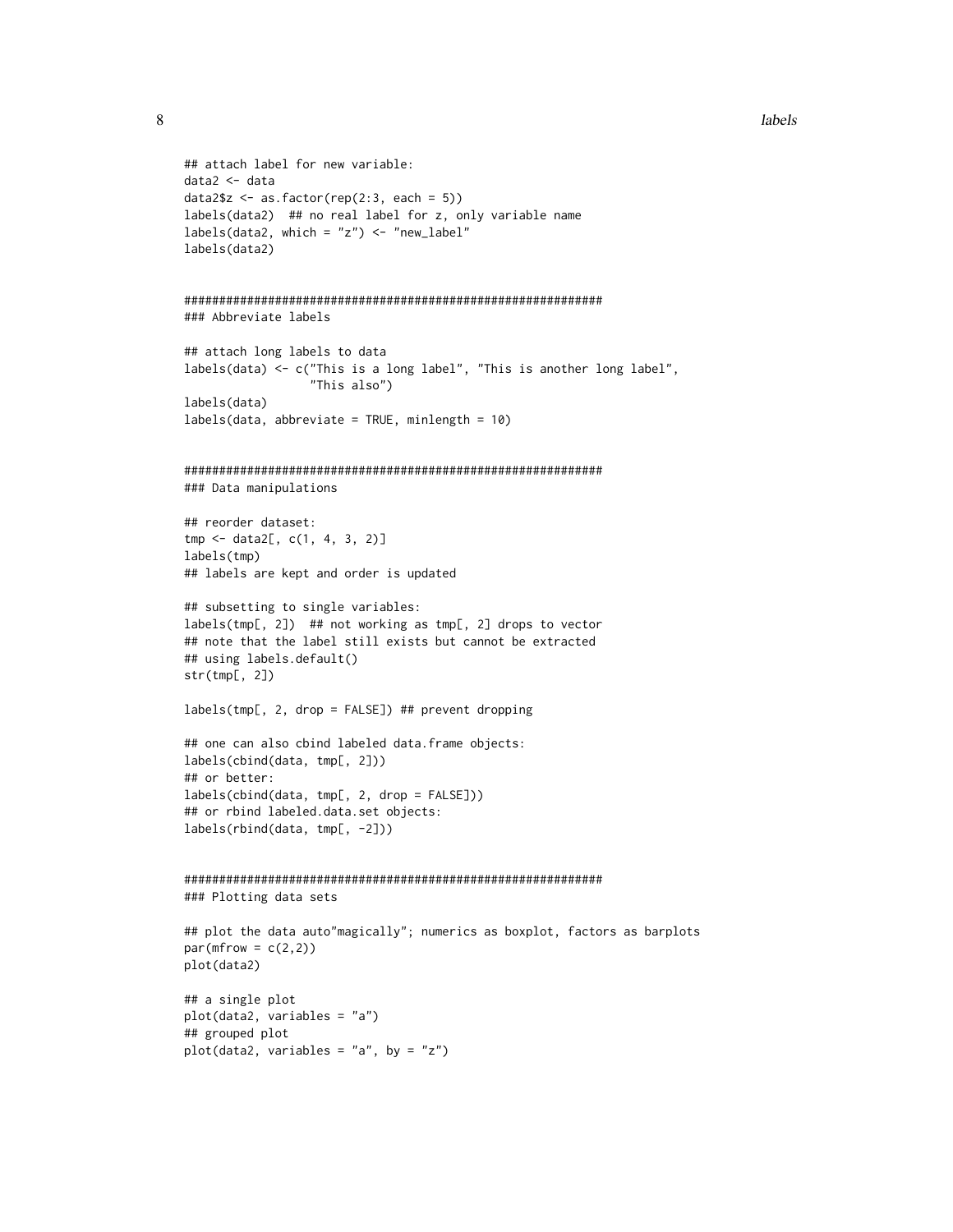#### <span id="page-8-0"></span>latex.table.cont 9

```
## make "c" a factor and plot "c" vs. "z"
data2$c <- as.factor(data2$c)
plot(data2, variables = "c", by = "z")
## the same
plot(data2, variables = 3, by = 4)## plot everithing against "b"
## (grouped boxplots, stacked barplots or scatterplots)
plot(data2, with = "b")
```
<span id="page-8-1"></span>latex.table.cont *Produce (LaTeX) Summaries for Continuous Variables*

#### Description

The function produces LaTeX tables with summary statistics for continous variables. It makes use of the booktabs package in LaTeX to obtain tables with a nice layout.

## Usage

```
\text{later.table.cont}(\ldots, \text{caption = NULL, label = NULL, }table = c("tabular", "longtable"), align = NULL,
    floating = FALSE, center = TRUE)
```
#### Arguments

#### Details

This function is deprecated and only available for backward comaptibility. Use [summarize](#page-16-1) for more flexibility.

The output requires \usepackage{booktabs} in the LaTeX file.

Captions can be added to both, longtables and tabulars. In the latter case, captions are also suported if the table is no floating object. In this case, the LaTeX package capt-of is required.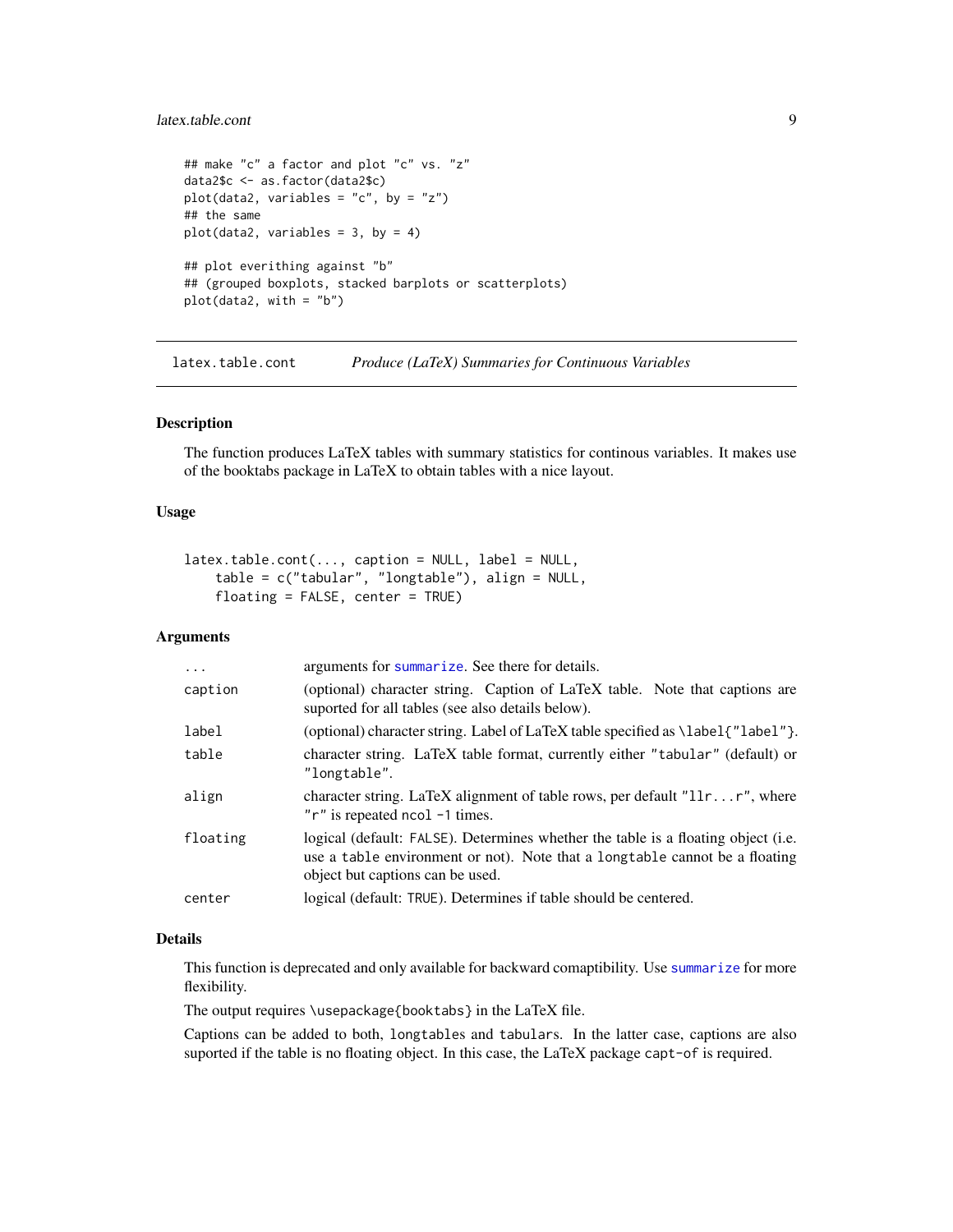#### <span id="page-9-0"></span>Value

The output is printed with LaTeX style syntax highlighting to be used e.g. in Sweave chunks with results=tex.

#### Author(s)

Benjamin Hofner

## See Also

[latex.table.fac](#page-9-1) and [get\\_option](#page-3-1)

#### Examples

```
## Example requires package nlme to be installed and loaded
if (require("nlme")) {
    ## Use dataset Orthodont
   data(Orthodont, package = "nlme")
    ## Get summary for continuous variables
   latex.table.cont(Orthodont)
    ## Change statistics to display
   latex.table.cont(Orthodont, quantiles = FALSE)
    latex.table.cont(Orthodont, count = FALSE, quantiles = FALSE)
   latex.table.cont(Orthodont, mean_sd = FALSE)
    ## Show column 'Missing' even if no missings are present
    latex.table.cont(Orthodont, show.NAs = TRUE)
    ## Change variables to display
   latex.table.cont(Orthodont, variables = "age")
    ## What happens in the display if we introduce some missing values:
    set.seed(1907)
    Orthodont$age[sample(nrow(Orthodont), 20)] <- NA
   latex.table.cont(Orthodont)
}
```

```
latex.table.fac Produce (LaTeX) Summaries for Factor Variables
```
#### Description

The function produces LaTeX tables with summary statistics for factor variables. It makes use of the booktabs package in LaTeX to obtain tables with a nice layout.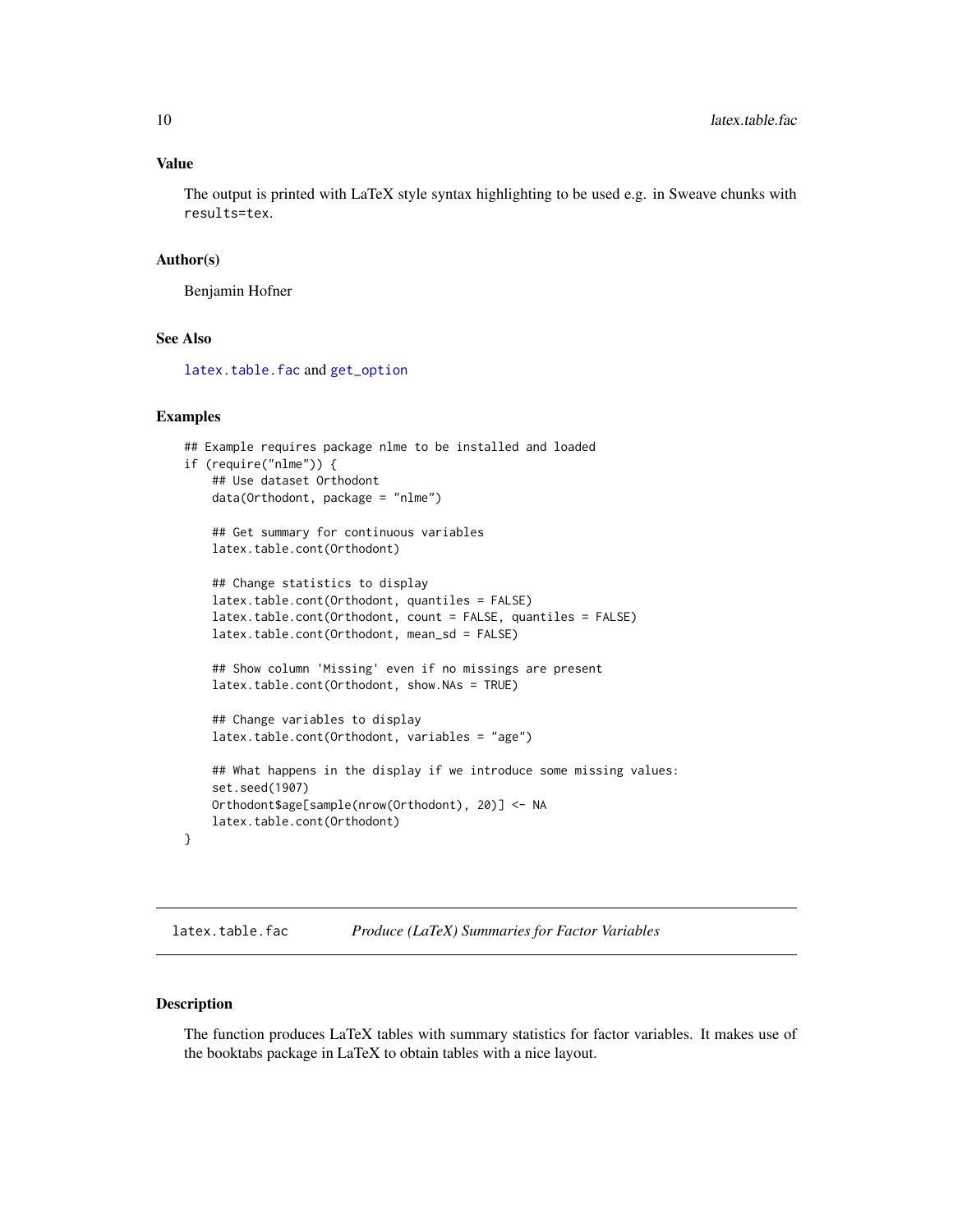## <span id="page-10-0"></span>latex.table.fac 11

#### Usage

```
\text{laterx.table.fac}(\ldots, \text{caption} = \text{NULL}, \text{label} = \text{NULL},table = c("tabular", "longtable"), align = NULL,
     floating = FALSE, center = TRUE)
```
#### Arguments

| $\cdots$ | arguments for summarize. See there for details.                                                                                                                                                       |
|----------|-------------------------------------------------------------------------------------------------------------------------------------------------------------------------------------------------------|
| caption  | (optional) character string. Caption of LaTeX table. Note that captions are<br>suported for all tables (see also details below).                                                                      |
| label    | (optional) character string. Label of LaTeX table specified as \label{"label"}.                                                                                                                       |
| table    | character string. LaTeX table format, currently either "tabular" (default) or<br>"longtable".                                                                                                         |
| align    | character string. LaTeX alignment of table rows, per default " $111rr$ ", where<br>"r" is repeated ncol -2 times.                                                                                     |
| floating | logical (default: FALSE). Determines whether the table is a floating object (i.e.<br>use a table environment or not). Note that a long table cannot be a floating<br>object but captions can be used. |
| center   | logical (default: TRUE). Determines if table should be centered.                                                                                                                                      |
|          |                                                                                                                                                                                                       |

#### Details

This function is deprecated and only available for backward comaptibility. Use [summarize](#page-16-1) for more flexibility.

The output requires \usepackage{booktabs} in the LaTeX file.

Captions can be added to both, longtables and tabulars. In the latter case, captions are also suported if the table is no floating object. In this case, the LaTeX package capt-of is required.

#### Value

The output is printed with LaTeX style syntax highlighting to be used e.g. in Sweave chunks with results=tex.

#### Author(s)

Benjamin Hofner

#### See Also

[latex.table.cont](#page-8-1) and [get\\_option](#page-3-1)

#### Examples

```
## Example requires package nlme to be installed and loaded
if (require("nlme")) {
   ## Use dataset Orthodont
   data(Orthodont, package = "nlme")
```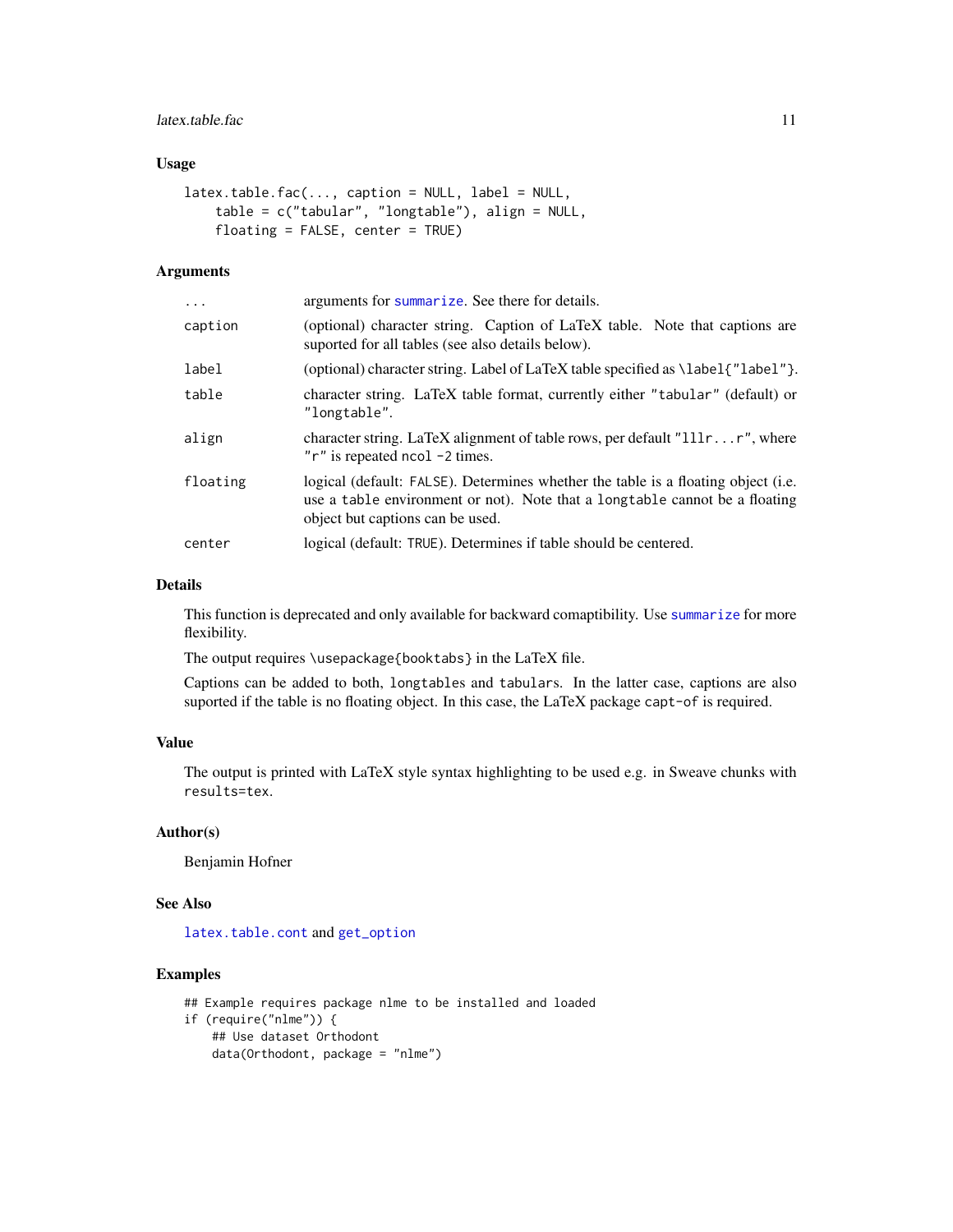```
## Get summary for continuous variables
latex.table.fac(Orthodont)
## Reorder data for table:
latex.table.fac(Orthodont, variables = c("Sex", "Subject"))
## What happens in the display if we introduce some missing values:
set.seed(1907)
Orthodont$Sex[sample(nrow(Orthodont), 20)] <- NA
latex.table.fac(Orthodont)
latex.table.fac(Orthodont, variables = "Sex")
## do not show statistics on missing values
latex.table.fac(Orthodont, variables = "Sex", show.NAs = FALSE)
```
}

prettify *Make Pretty Summary and Anova Tables*

#### **Description**

Improve summary tables by replacing variable names with labels and separating variable names and value labels of factor variables. Additionally, confidence intervalls are added to summaries per default and p-values are formated for pretty printing.

#### Usage

```
## generic function called by all prettify.summary.xxx functions
## S3 method for class 'data.frame'
prettify(object, labels = NULL, sep = ": ", extra.column = FALSE,
         smallest.pval = 0.001, digits = NULL, scientific = FALSE,
         signif.stars = getOption("show.signif.stars"), ...)
## S3 method for class 'summary.lm'
prettify(object, labels = NULL, sep = ": ", extra.column = FALSE,
         confint = TRUE, level = 0.95,smallest.pval = 0.001, digits = NULL, scientific = FALSE,
         signif.stars = getOption("show.signif.stars"), ...)
## S3 method for class 'summary.glm'
prettify(object, labels = NULL, sep = ": ", extra.column = FALSE,
         confint = TRUE, level = 0.95, OR = TRUE,smallest.pval = 0.001, digits = NULL, scientific = FALSE,
         signif.stars = getOption("show.signif.stars"), ...)
## S3 method for class 'summary.coxph'
prettify(object, labels = NULL, sep = ": ", extra.column = FALSE,
         confint = TRUE, level = 0.95, HR = TRUE,
```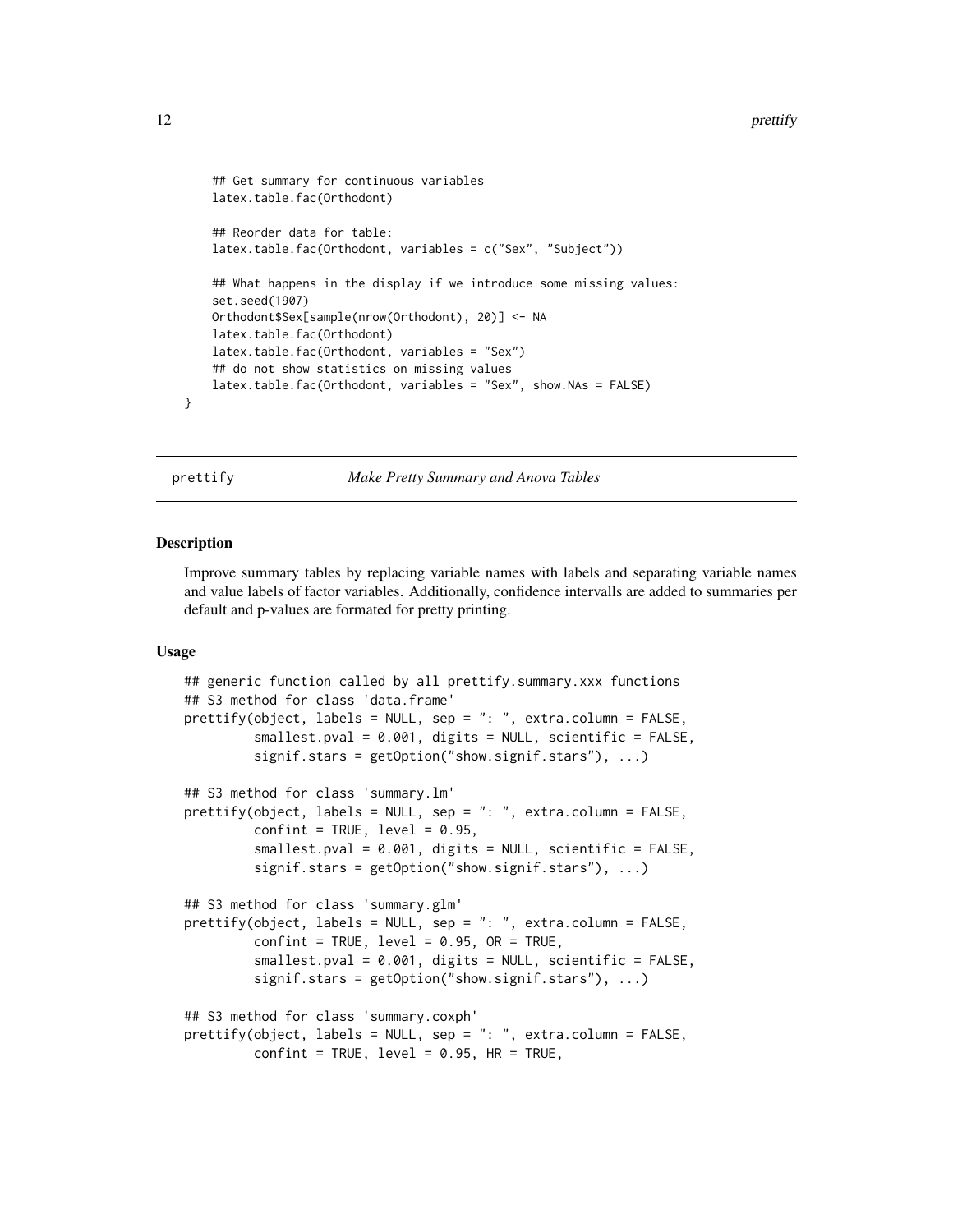```
smallest.pval = 0.001, digits = NULL, scientific = FALSE,
         signif.stars = getOption("show.signif.stars"),
         env = parent.frame(), ...)## S3 method for class 'summary.lme'
prettify(object, labels = NULL, sep = ": ", extra.column = FALSE,
         confint = TRUE, level = 0.95,smallest.pval = 0.001, digits = NULL, scientific = FALSE,
         signif.stars = getOption("show.signif.stars"), ...)
## method for mixed models fitted with lme4 (vers. < 1.0)
## S3 method for class 'summary.mer'
prettify(object, labels = NULL, sep = ": ", extra.column = FALSE,
         confint = TRUE, level = 0.95,smallest.pval = 0.001, digits = NULL, scientific = FALSE,
         signif.stars = getOption("show.signif.stars"),
         simulate = c("ifneeded", TRUE, FALSE), B = 1000, ...)## method for mixed models fitted with lme4 (vers. >= 1.0)
## S3 method for class 'summary.merMod'
prettify(object, labels = NULL, sep = ": ", extra.column = FALSE,
         confint = TRUE, level = 0.95,smallest.pval = 0.001, digits = NULL, scientific = FALSE,
         signif.stars = getOption("show.signif.stars"),
      method = c("profile", "Wald", "boot"), B = 1000, env = parent-frame(), ...)## S3 method for class 'anova'
prettify(object, labels,
         smallest.pval = 0.001, digits = NULL, scientific = FALSE,
         signif.stars = getOption("show.signif.stars"), ...)
## helper function for pretty p-values
prettifyPValue(object, smallest.pval = 0.001, digits = NULL,
               scientific = FALSE,
               signif.stars = getOption("show.signif.stars"), ...)
```
#### Arguments

| object       | object of class data. frame resulting (most likely) from a call to summary or<br>directly the output from summary, anova or Anova (the latter from package car). |
|--------------|------------------------------------------------------------------------------------------------------------------------------------------------------------------|
| labels       | specify labels here. For the format see labels.                                                                                                                  |
| sep          | separator between variable label and value label of a factor variable (default: ":<br>$'$ ).                                                                     |
| extra.column | logical: provide an extra column for the value labels of factors (default: FALSE).                                                                               |
| confint      | logical value indicating if confidence intervals sould be added or the confidence<br>intervals themself.                                                         |
|              | Using confint = TRUE is experimental only and special care needs to be taken                                                                                     |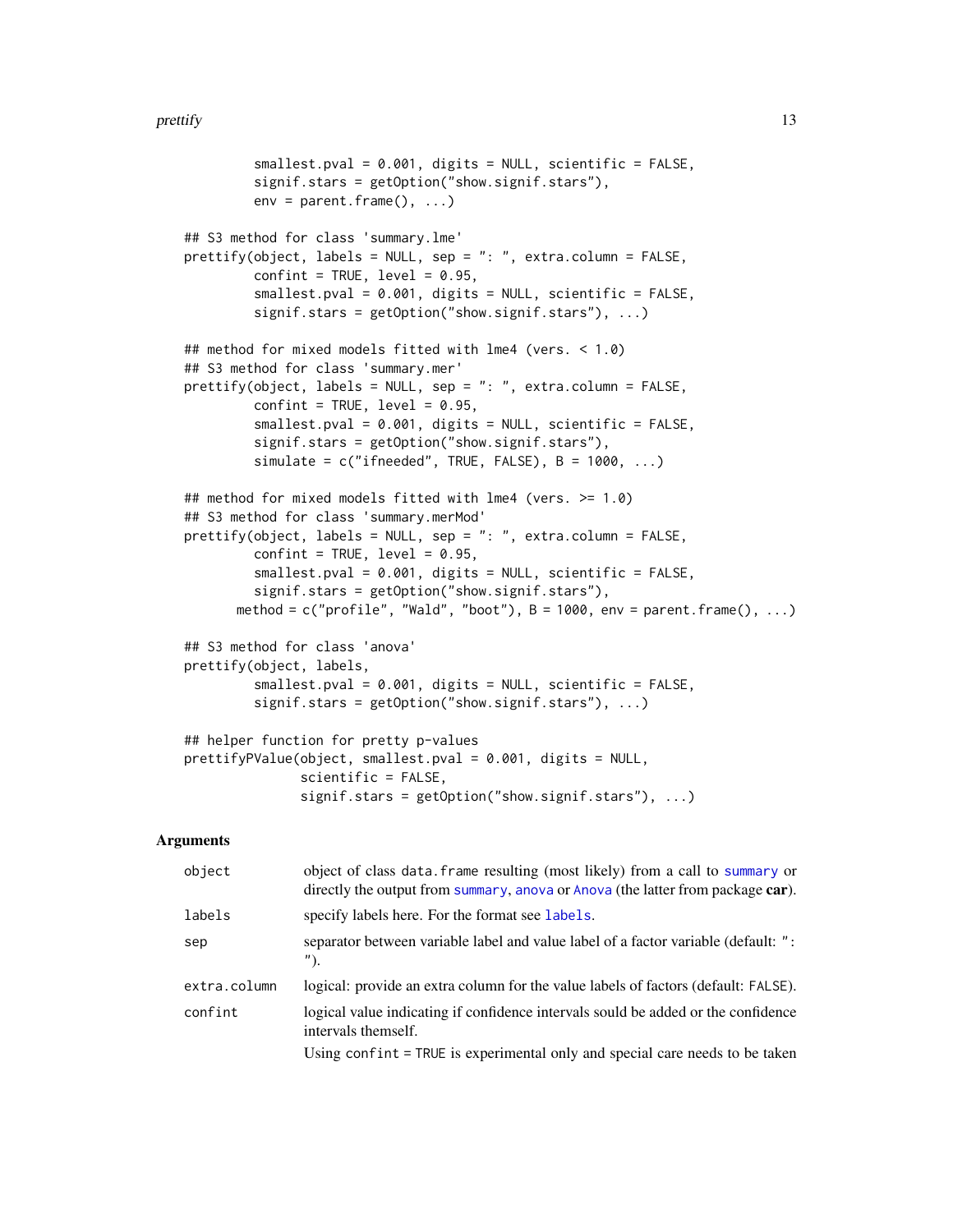<span id="page-13-0"></span>

|                | that the data set used for fitting is neither changed nor deleted. See 'Details' and<br>'Examples'.                                                                                                                                                                            |
|----------------|--------------------------------------------------------------------------------------------------------------------------------------------------------------------------------------------------------------------------------------------------------------------------------|
| level          | confidence level; Per default 0.95% confidence intervals are returned                                                                                                                                                                                                          |
| 0 <sub>R</sub> | logical. Should odds ratios be added? Only applicable if a logistic regression<br>model was fitted (i.e., with family = "binomial").                                                                                                                                           |
| <b>HR</b>      | logical. Should hazard ratios be added?                                                                                                                                                                                                                                        |
| smallest.pval  | determines the smallest p-value to be printed exactly. Smaller values are given as<br>"< smallest.pval". This argument is passed to the eps argument of format.pval.<br>See there for details.                                                                                 |
| digits         | number of significant digits. The default, NULL, uses getOption("digits")<br>for formating p-values and leaves all other columns unchanged. If digits are<br>specified, all columns use this number of significant digits (columnwise). See<br>also argument digits in format. |
| scientific     | specifies if numbers should be printed in scientific format. For details and pos-<br>sible values see format.                                                                                                                                                                  |
| signif.stars   | logical (default = TRUE). Should significance stars be added? Per default sys-<br>tem options are used. See getOption("show.signif.stars").                                                                                                                                    |
| simulate       | should the asysmptotic or simulated confidence intervals be used? See confint.mer<br>for details.                                                                                                                                                                              |
| B              | number of samples to take in momesamp. See confint mer for details.                                                                                                                                                                                                            |
| method         | Determines the method for computing confidence intervals; One of "profile"<br>(default), "Wald", "boot". For details see confint. merMod in package lme4.                                                                                                                      |
| .              | further options. Currently not applicable.                                                                                                                                                                                                                                     |
| env            | specify environment in which the model was fitted. Needed to find the correct<br>data for refitting the model in order to obtain confidence intervals.                                                                                                                         |

#### Details

Specialized functions that prettify summary tables of various models exist. For the data.frame method, extra.column and sep can only be used if labels are specified as variable names need to be known in order to split variable name and factor level. For [summary](#page-0-0) objects, variable names can be extracted from the objects.

To compute confidence intervalls, the model is refitted internally extrating the call and environment from the model summary. All functions then use [confint](#page-0-0) on the refitted model. For mer models special [confint](#page-2-1) functions are defined in this package (for backward compatibility). For details see there. Note that is it highly important **not** to modify or delete the data in the fitting environment if one wants to obtain correct confidence intervals. See examples for what might happen. We try ourt best to find changes of the data and to warn the user (but without any warranty).

Alternatively, one can directly specify the confidence intervals using e.g. confint = confint(model), where model is the fitted model. This does not rely on refitting of the model and should always work as expected. In this case, arguments level, simulate and B are ignored. Note that in this case it is adviced to also specify the labels by hand!

prettifyPValue is a helper function used within the prettify functions but can also be used directly on a data.frame object. The function tries to (cleverly) "guess" the column of p-values (based on the column names) and formats them nicely. Additionally, significance stars are added if requested.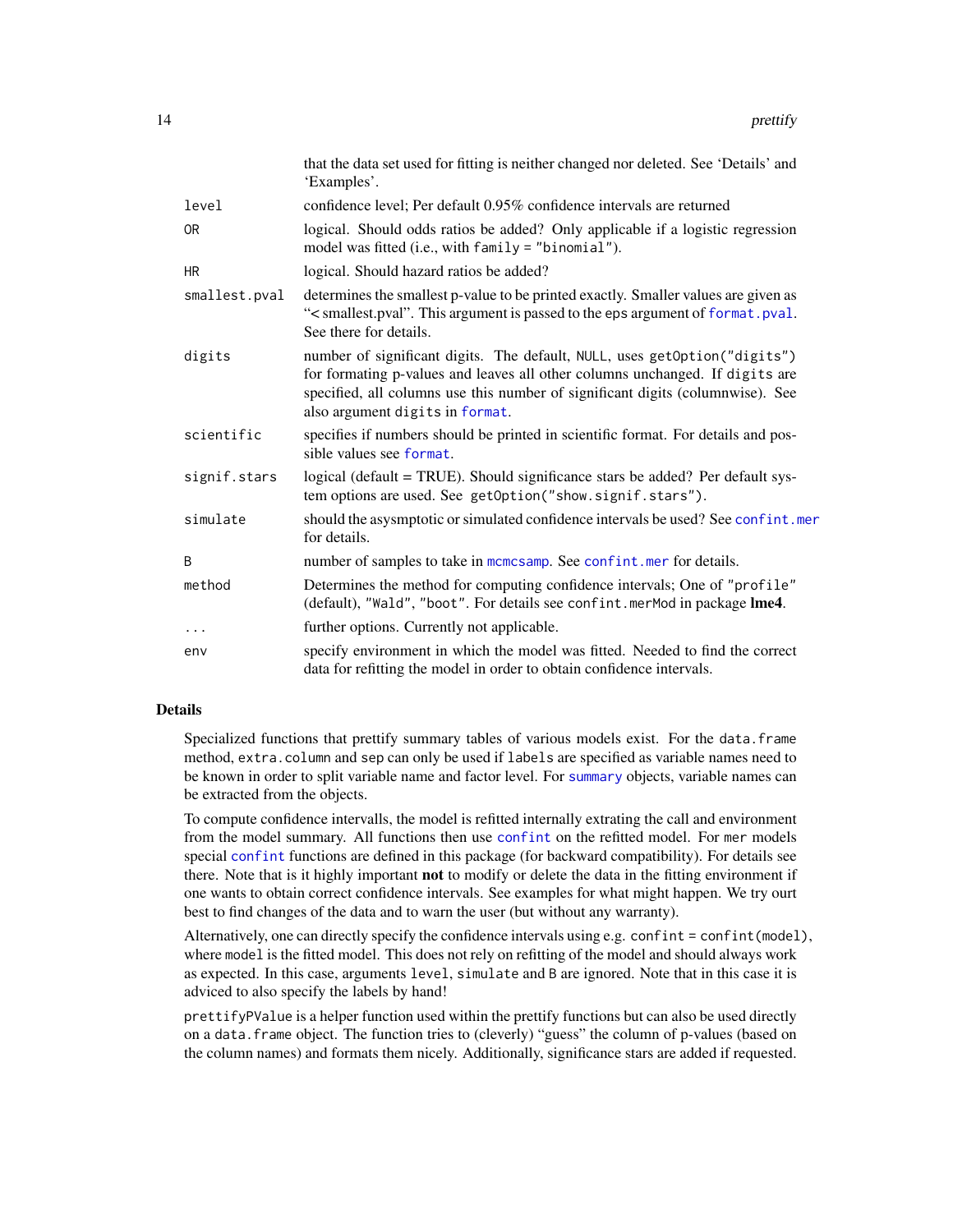#### <span id="page-14-0"></span>prettify the contract of the contract of the contract of the contract of the contract of the contract of the contract of the contract of the contract of the contract of the contract of the contract of the contract of the c

#### Value

data.frame with prettier variable labels. For summary functions additionally confidence intervalls (if requested), odds ratio (for logistic regression models, if requested), p-values formated for pretty printing and significance stars (if requested) are attached.

#### Author(s)

Benjamin Hofner

#### See Also

[summary](#page-0-0), [summary.lm](#page-0-0), [summary.glm](#page-0-0), [summary.lme](#page-0-0), summary.merMod (or summary.mer-class in  $l$ me4 < 1.0) and [summary.coxph](#page-0-0) for summary functions.

[anova](#page-0-0) and [Anova](#page-0-0) for ANOVA functions.

[confint](#page-0-0) and [ci](#page-0-0) for confidence intervals. Special functions are implemented for mixed models: [confint.mer](#page-2-1).

#### Examples

```
## Example requires package nlme to be installed and loaded
if (require("nlme")) {
   ## Load data set Orthodont
   data(Orthodont, package = "nlme")
   ######################################################################
   # Linear model
   ######################################################################
   ## Fit a linear model
   linmod <- lm(distance ~ age + Sex, data = Orthodont)
   ## Extract pretty summary
   prettify(summary(linmod))
   ## Extract anova (sequential tests)
   anova(linmod)
   ## now prettify it
   prettify(anova(linmod))
   ######################################################################
   # Random effects model (nlme)
   ######################################################################
   ### (fit a more suitable model with random effects)
   ## With package nlme:
   require("nlme")
   ## Fit a model for distance with random intercept for Subject
   mod \le - lme(distance \sim age + Sex, data = Orthodont, random = \sim 1 | Subject)
   summary(mod)
   ## Extract fixed effects table, add confidence interval and make it pretty
   prettify(summary(mod))
   ## Extract fixed effects table only and make it pretty
```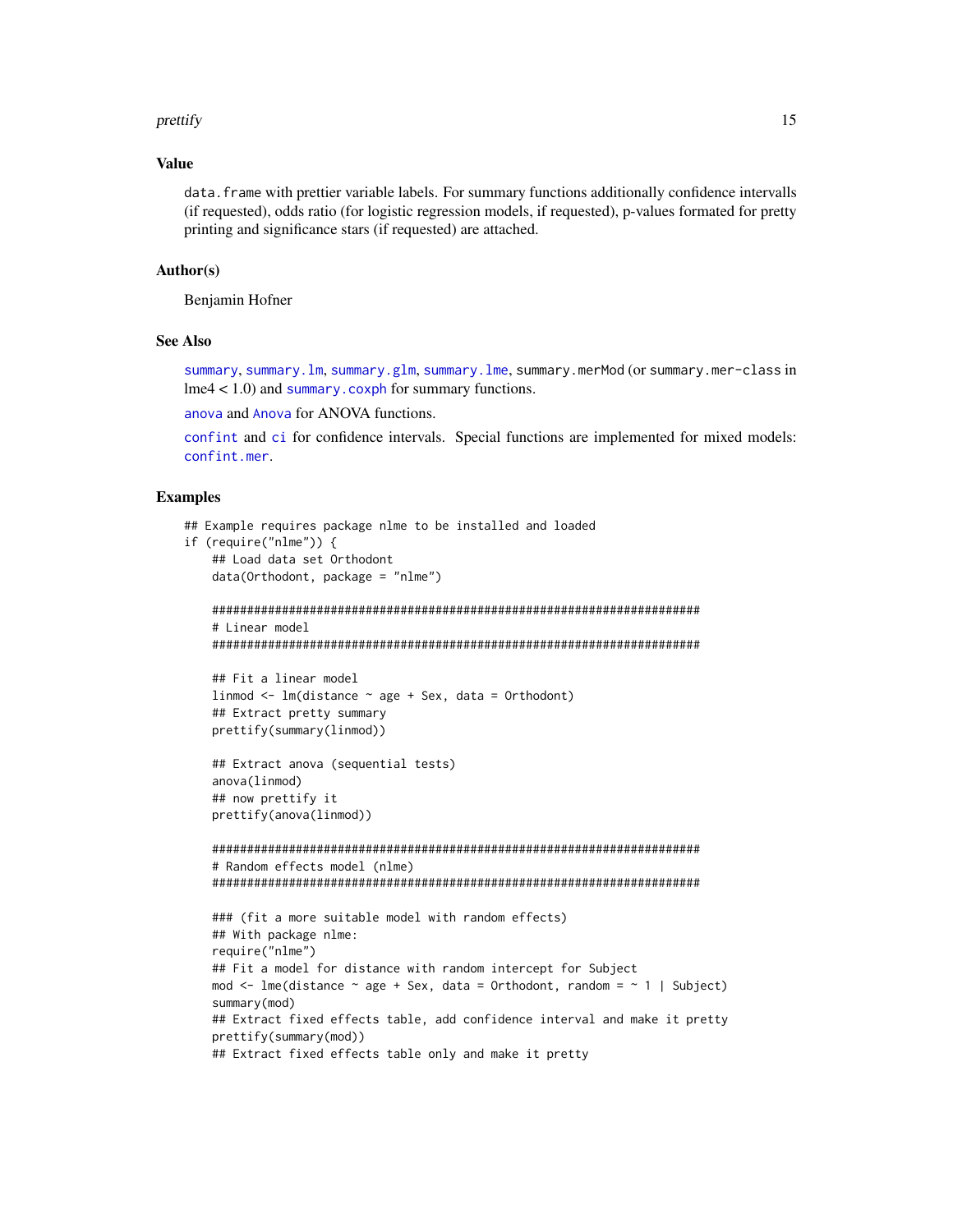```
prettify(summary(mod), confint = FALSE)
######################################################################
# Random effects model (lme4)
######################################################################
set.seed(130913)
## With package lme4:
if (require("lme4") && require("car")) {
    ## Fit a model for distance with random intercept for Subject
    mod4 <- lmer(distance ~ age + Sex + (1|Subject), data = Orthodont)
    summary(mod4)
    ## Extract fixed effects table and make it pretty
    prettify(summary(mod4))
    ## Extract and prettify anova (sequential tests)
    prettify(anova(mod4))
    ## Better: extract Anova (partial instead of sequential tests)
    library("car")
    Anova(mod4)
    ## now prettify it
    prettify(Anova(mod4))
}
######################################################################
# Cox model
######################################################################
## survival models
if (require("survival")) {
    ## Load data set ovarian (now part of cancer)
    data(cancer, package = "survival")
    ## fit a Cox model
    mod5 <- coxph(Surv(futime, fustat) ~ age, data=ovarian)
    summary(mod5)
    ## Make pretty summary
    prettify(summary(mod5))
    ## Make pretty summary
    prettify(Anova(mod5))
}
######################################################################
# ATTENTION when confint = TRUE: Do not modify or delete data
######################################################################
## Fit a linear model (same as above)
linmod \leq lm(distance \sim age + Sex, data = Orthodont)
## Extract pretty summary
```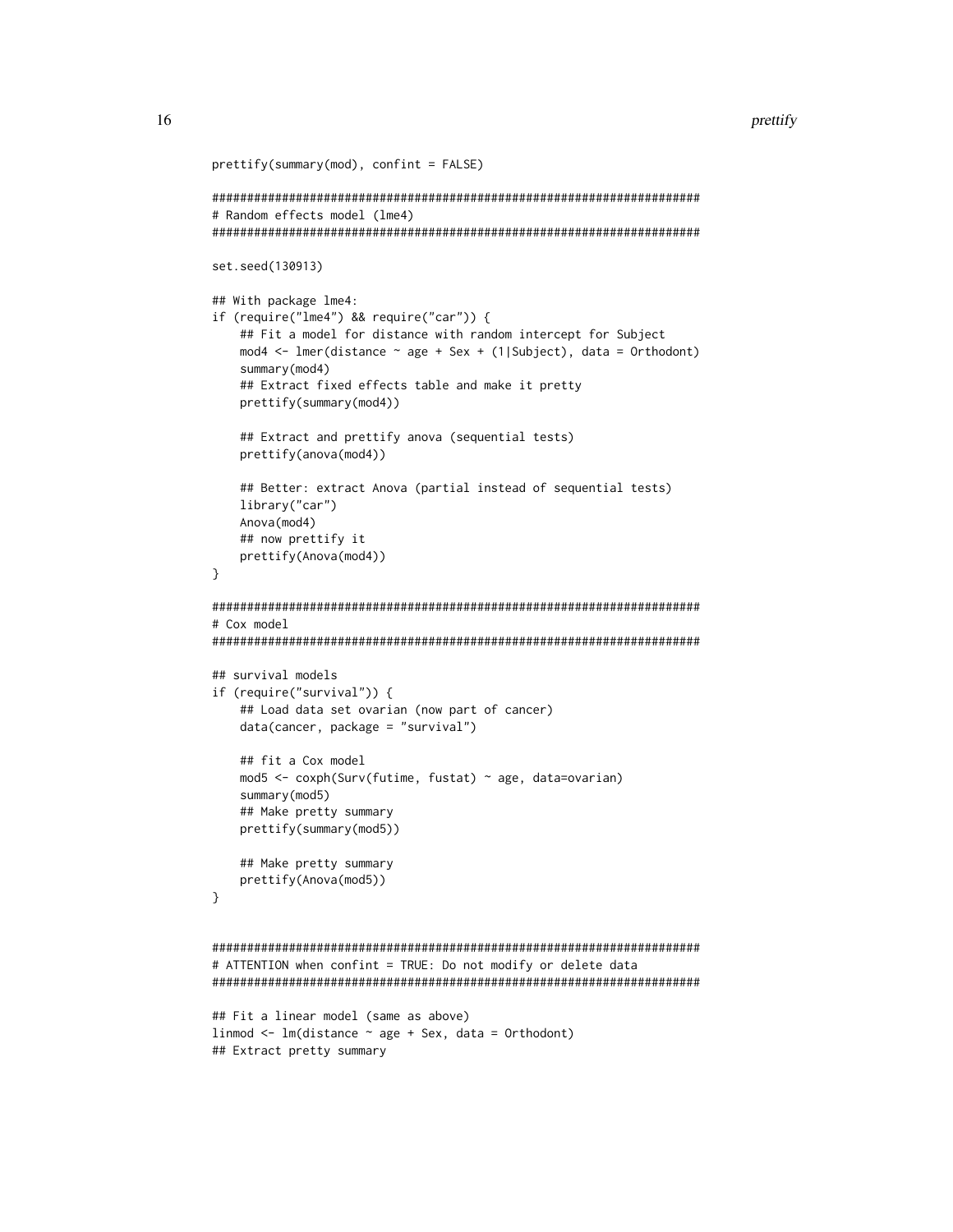```
prettify(summary(linmod))
## Change the data (age in month instead of years)
Orthodont$age <- Orthodont$age * 12
prettify(summary(linmod)) ## confidence intervals for age have changed
                           ## but coefficients stayed the same; a
                           ## warning is issued
## Remove data in fitting environment
rm(Orthodont)
prettify(summary(linmod)) ## confidence intervals are missing as no
                           ## data set was available to refit the model
######################################################################
# Use confint to specify confidence interval without refitting
######################################################################
## make labels without using the data set
labels <- c("distance", "age", "Subject", "Sex")
names(labels) <- labels
## usually easier via: labels(Orthodont)
prettify(summary(linmod), confint = confint(linmod),
         labels = labels)
```
}

<span id="page-16-1"></span>summarize *Produce Summary Tables for Data Sets*

#### Description

The function produces summary tables for factors and continuous variables. The obtained tables can be used directly in R, with LaTeX and HTML (by using the [xtable](#page-24-1) function) or Markdown (e.g. by using the function [kable](#page-0-0)).

#### Usage

```
summarize(data, type = c("numeric", "factor"),
   variables = names(data), variable.labels = labels, labels = NULL,
   group = NULL, test = !is.null(group), colnames = NULL,digits = NULL, digits.pval = 3, smallest.pval = 0.001,
    sep = NULL, sanitize = TRUE, drop = TRUE,
    show.NAs = any(is.na(data[, variables])), \ldots)
```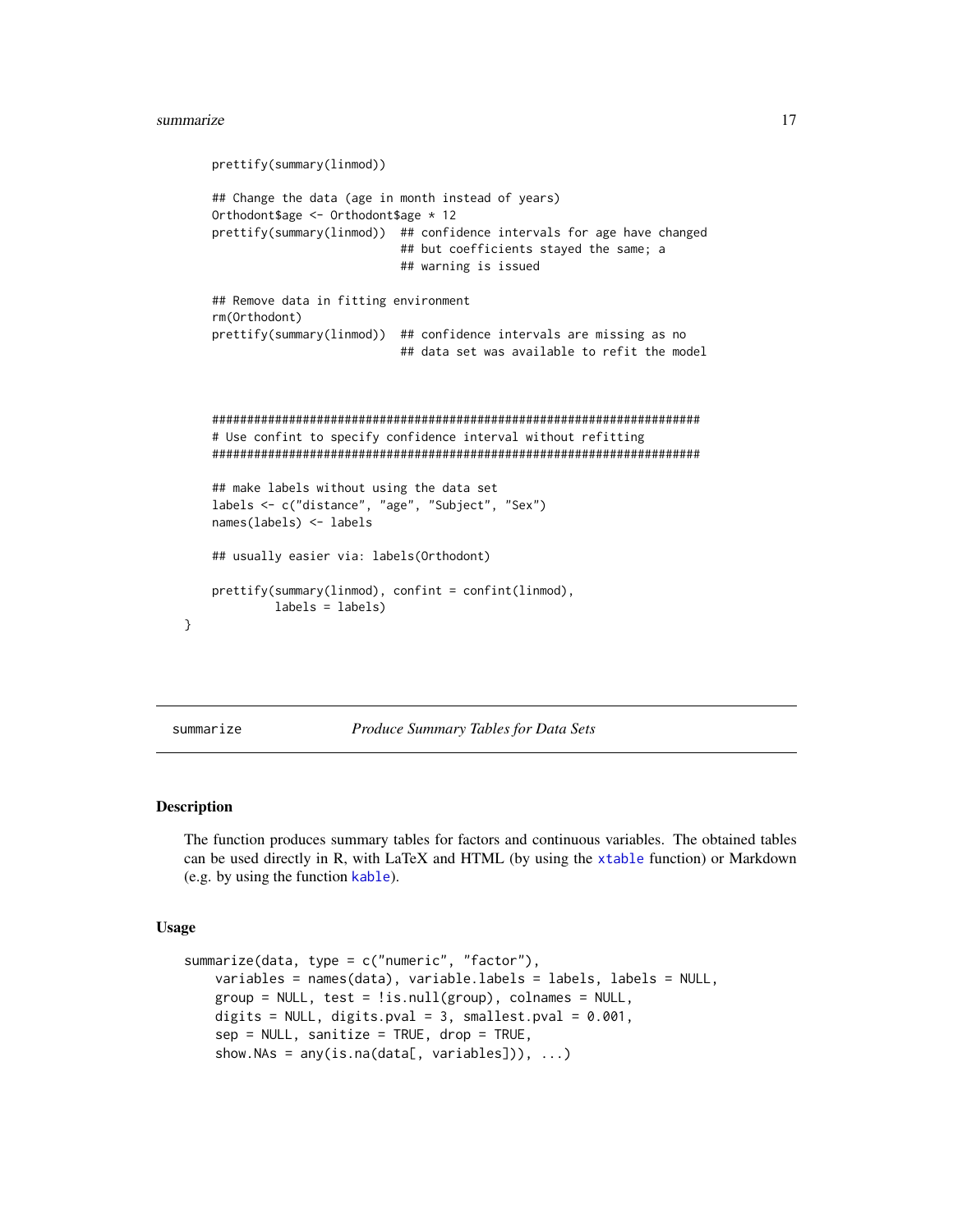## <span id="page-17-0"></span>Arguments

| data                    | data set to be used.                                                                                                                                                                                                                 |
|-------------------------|--------------------------------------------------------------------------------------------------------------------------------------------------------------------------------------------------------------------------------------|
| type                    | print summary table for either numeric or factor variables.                                                                                                                                                                          |
| variables               | character vector defining variables that should be included in the table. Per<br>default, all numeric or factor variables of data are used, depending on type.                                                                       |
| variable.labels, labels |                                                                                                                                                                                                                                      |
|                         | labels for the variables. If variable.labels = NULL (default) variables is<br>used as label. If variable. labels = TRUE, labels (data, which = variables)<br>is used as labels. Instead of variable. labels one can also use labels. |
| group                   | character specifying a grouping factor. Per default no grouping is applied.                                                                                                                                                          |
| test                    | logical or character string. If a group is given, this argument determines whether<br>a test for group differences is computed. For details see summarize_numeric<br>and summarize_factor.                                           |
| colnames                | a vector of character strings of appropriate length. The vector supplies alterna-<br>tive column names for the resulting table. If NULL default names are used.                                                                      |
| digits                  | number of digits to round to. For defaults see summarize_numeric and summarize_factor.                                                                                                                                               |
| digits.pval             | number of significant digits used for p-values.                                                                                                                                                                                      |
| smallest.pval           | determines the smallest p-value to be printed exactly. Smaller values are given as<br>"< smallest.pval". This argument is passed to the eps argument of format.pval.<br>See there for details.                                       |
| sep                     | logical. Determines whether separators (lines) should be added after each vari-<br>able. For defaults see summarize_numeric and summarize_factor.                                                                                    |
| sanitize                | logical (default: TRUE) or a sanitizing function used to clean the input in order<br>to be useable in LaTeX environments. Per default to Latex. character is used.                                                                   |
| drop                    | logical (default: TRUE). Determines whether variables, which contain only miss-<br>ing values are dropped from the table.                                                                                                            |
| show.NAs                | logical. Determines if NAs are displayed. Per default, show. NAs is TRUE if there<br>are any missings in the variables to be displayed (and FALSE if not). For details<br>see summarize_numeric and summarize_factor.                |
| .                       | additional arguments for summarize_numeric and summarize_factor. See<br>there for details.                                                                                                                                           |

### Value

A special data.frame with additional class summary containing the computed statistics is returned from function summarize. Addtional attributes required for the [xtable.summary](#page-24-2) or [print.xtable.summary](#page-24-1) function are contained as attributes. These are extracted using the function [get\\_option](#page-3-1).

## Author(s)

Benjamin Hofner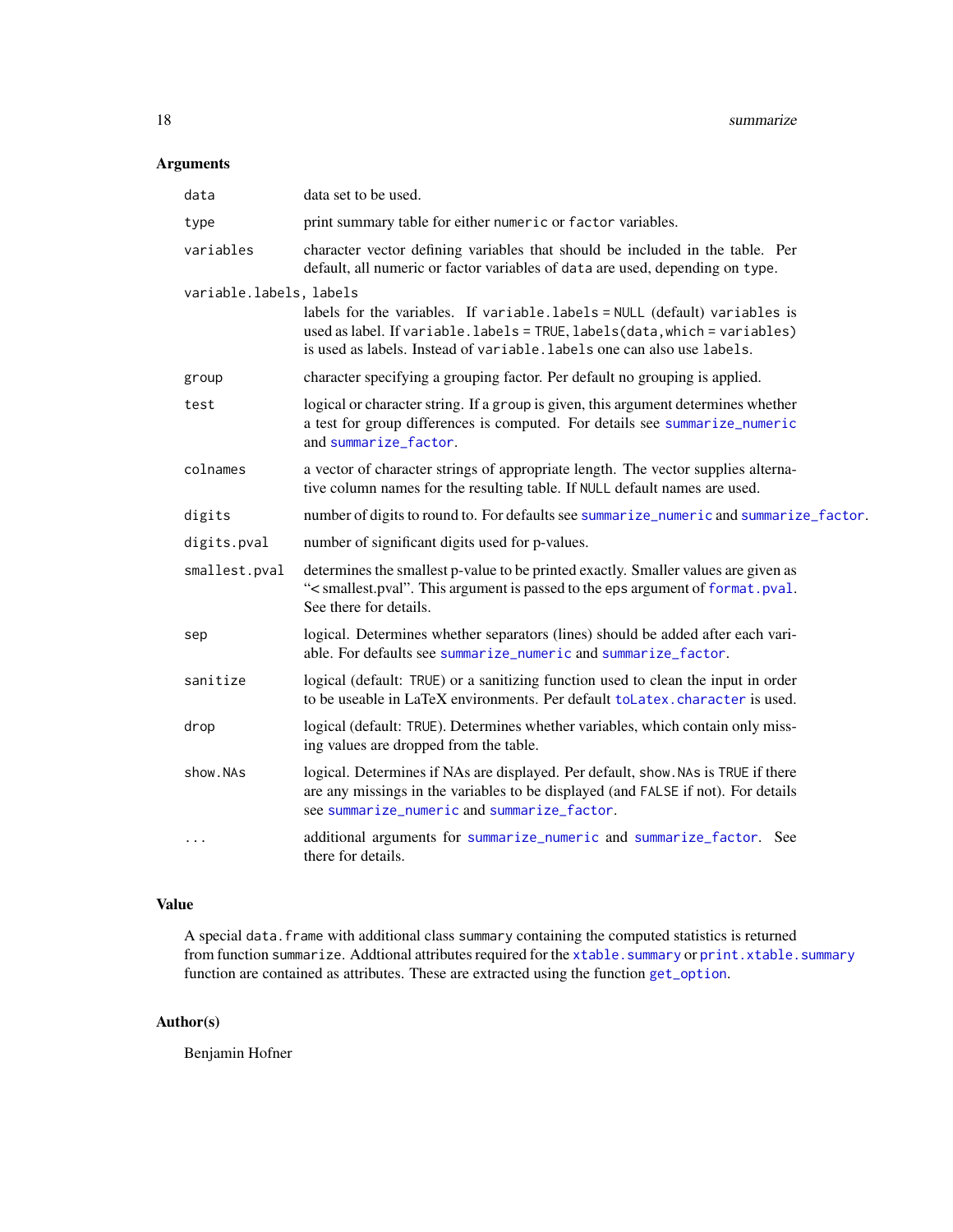#### <span id="page-18-0"></span>See Also

For details see [summarize\\_numeric](#page-20-1) and [summarize\\_factor](#page-18-1).

Conversion to LaTeX tables can be done using [xtable.summary](#page-24-2) and [print.xtable.summary](#page-24-1).

[get\\_option](#page-3-1)

#### Examples

```
if (require("nlme")) {
    ## Use dataset Orthodont
   data(Orthodont, package = "nlme")
    ## Get summary for continuous variables
    (tab1 <- summarize(Orthodont, type = "numeric"))
    ## Change statistics to display
    summarize(Orthodont, quantiles = FALSE, type = "numeric")
    summarize(Orthodont, quantiles = FALSE, count = FALSE, type = "numeric")
    summarize(Orthodont, mean_sd = FALSE, type = "numeric")
    ## Get summary for categorical variables
    (tab2 <- summarize(Orthodont, type = "fac"))
    ## use fraction instead of percentage
    summarize(Orthodont, percent = FALSE, type = "fac")
    ## Using the tables with Markdown
    if (require("knitr")) {
       kable(tab1)
       kable(tab2)
    }
   ## Using the tables with LaTeX
    if (require("xtable")) {
       xtable(tab1)
       ## grouped table
       xtable(summarize(Orthodont, group = "Sex"))
       xtable(tab2)
   }
```
<span id="page-18-1"></span>summarize\_factor *Produce Summary Tables for Data Sets*

#### Description

}

The function produces summary tables for factor variables. The obtained tables can be used directly in R, with LaTeX and HTML (by using the [xtable](#page-24-1) function) or Markdown (e.g. by using the function [kable](#page-0-0)).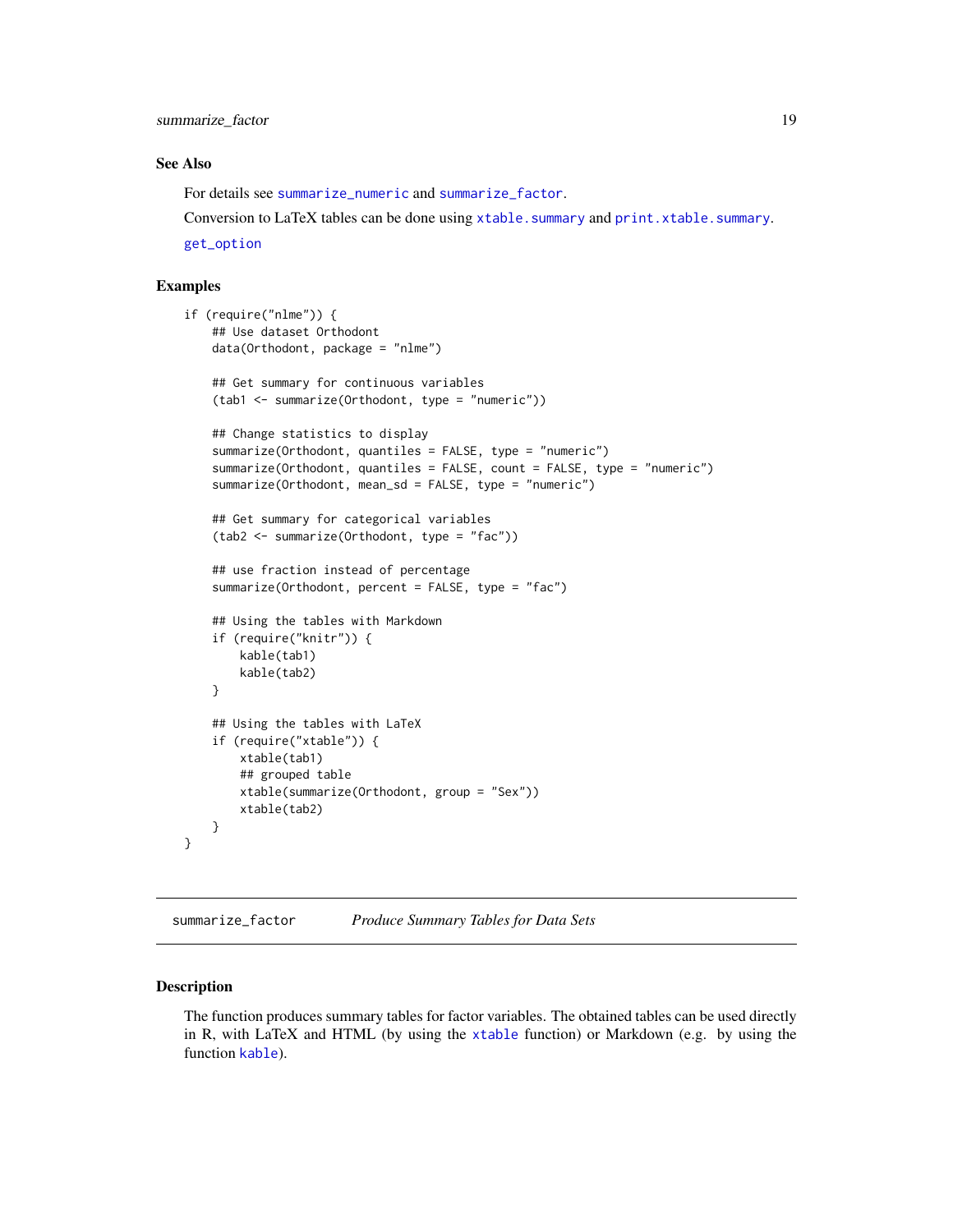## Usage

```
summarize_factor(data,
   variables = names(data), variable.labels = labels, labels = NULL,
   group = NULL, test = !is.null(group), colnames = NULL,
   digits = 3, digits.pval = 3, smallest.pval = 0.001,
   sep = TRUE, sanitize = TRUE, drop = TRUE,
   show.NAs = any(is.na(data[, variables])),
   ## additional specific arguments
   percent = TRUE, cumulative = FALSE,
   na.lab = "<Missing)", ...)
```
#### Arguments

| data                                 | data set to be used.                                                                                                                                                                                                                                                                                                       |
|--------------------------------------|----------------------------------------------------------------------------------------------------------------------------------------------------------------------------------------------------------------------------------------------------------------------------------------------------------------------------|
| variables<br>variable.labels, labels | variables that should be included in the table. For details see summarize.                                                                                                                                                                                                                                                 |
|                                      | labels for the variables. For details see summarize.                                                                                                                                                                                                                                                                       |
| group                                | character specifying a grouping factor. For details see summarize.                                                                                                                                                                                                                                                         |
| test                                 | logical or charachter specifying test for group differences. For details see summarize.                                                                                                                                                                                                                                    |
| colnames                             | a vector of character strings of appropriate length. For details see summarize.                                                                                                                                                                                                                                            |
| digits                               | number of digits to round to (only used for fractions). Per default all values are<br>rounded to three digits.                                                                                                                                                                                                             |
| digits.pval                          | number of significant digits used for p-values.                                                                                                                                                                                                                                                                            |
| smallest.pval                        | determines the smallest p-value to be printed exactly. For details see summarize.                                                                                                                                                                                                                                          |
| sep                                  | logical (default: TRUE). Determines whether separators (lines) should be added<br>after each variable.                                                                                                                                                                                                                     |
| sanitize                             | logical (default: TRUE) or a sanitizing function. For details see summarize.                                                                                                                                                                                                                                               |
| drop                                 | logical (default: TRUE). Determines whether variables, which contain only miss-<br>ing values are dropped from the table.                                                                                                                                                                                                  |
| show.NAs                             | logical. Determines if NAs are displayed as a separate category for each factor<br>variable with missings. If TRUE, an additional statistic which includes the miss-<br>ings is displayed (see Examples). Per default, show. NAs is TRUE if there are any<br>missings in the variables to be displayed (and FALSE if not). |
| percent                              | logical. Should the fractions be given as percent values? Otherwise, fractions<br>are given as decimal numbers.                                                                                                                                                                                                            |
| cumulative                           | logical. Should cumulative fractions be displayed?                                                                                                                                                                                                                                                                         |
| na.lab                               | label for missing values (default: " <missing>").</missing>                                                                                                                                                                                                                                                                |
| .                                    | additional arguments. Currently not used.                                                                                                                                                                                                                                                                                  |
|                                      |                                                                                                                                                                                                                                                                                                                            |

## Value

A special data.frame with additional class summary containing the computed statistics is returned from function summarize. Addtional attributes required for the [xtable.summary](#page-24-2) or [print.xtable.summary](#page-24-1) function are contained as attributes. These are extracted using the function [get\\_option](#page-3-1).

<span id="page-19-0"></span>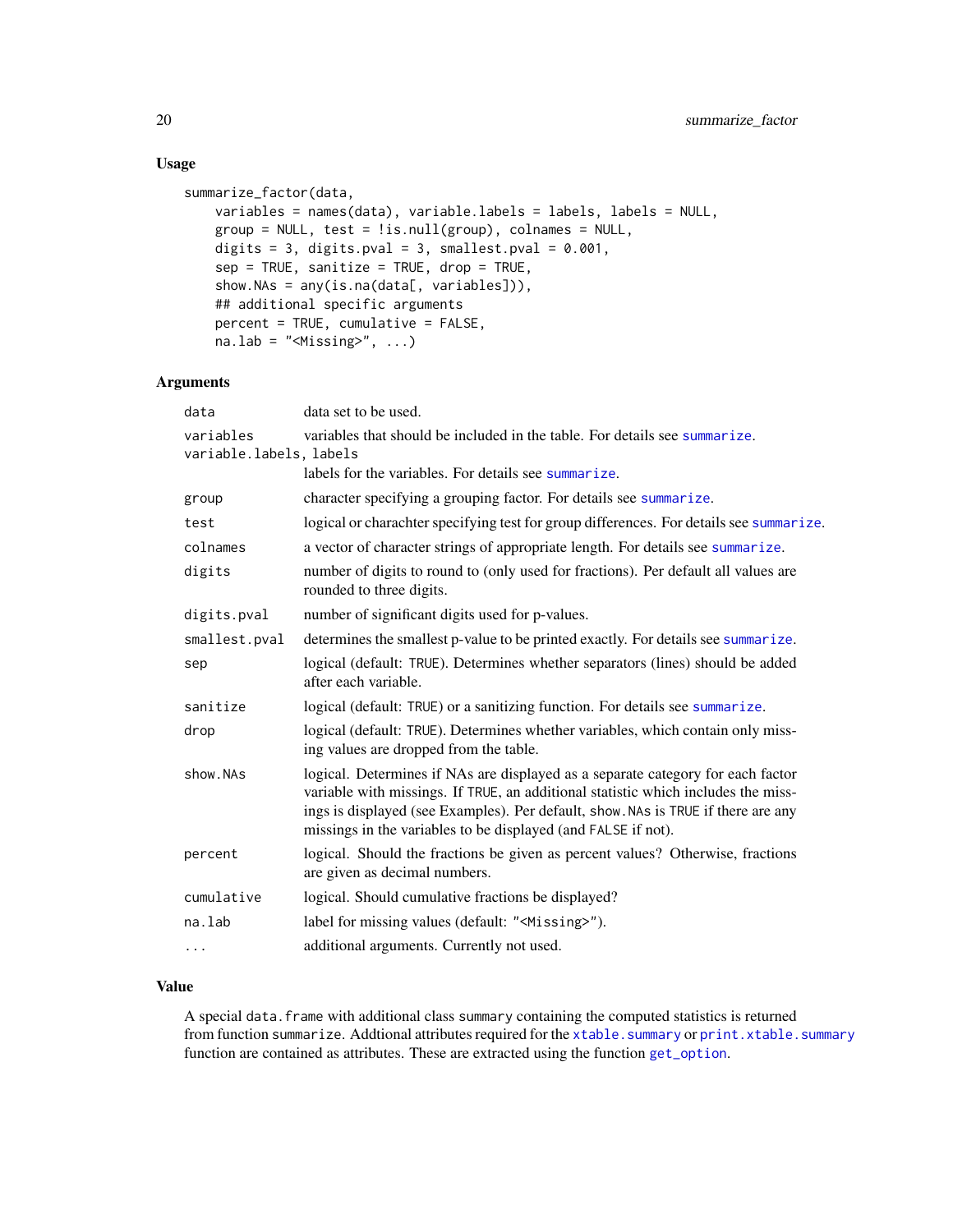<span id="page-20-0"></span>summarize\_numeric 21

#### Author(s)

Benjamin Hofner

#### See Also

For details see link{summarize} and link{summarize\_factor}.

Conversion to LaTeX tables can be done using [xtable.summary](#page-24-2) and [print.xtable.summary](#page-24-1).

[get\\_option](#page-3-1)

#### Examples

```
## Example requires package nlme to be installed and loaded
if (require("nlme")) {
    ## Use dataset Orthodont
   data(Orthodont, package = "nlme")
    ## Get summary for continuous variables
    summarize(Orthodont, type = "factor")
    ## Reorder data for table:
    summarize(Orthodont, variables = c("Sex", "Subject"), type = "factor")
    ## What happens in the display if we introduce some missing values:
    set.seed(1907)
    Orthodont$Sex[sample(nrow(Orthodont), 20)] <- NA
    summarize(Orthodont, type = "factor")
    summarize(Orthodont, variables = "Sex", type = "factor")
   ## do not show statistics on missing values
    summarize(Orthodont, variables = "Sex", show.NAs = FALSE, type = "factor")
}
```
<span id="page-20-1"></span>summarize\_numeric *Produce Summary Tables for Data Sets*

#### Description

The function produces summary tables for continuous variables. The obtained tables can be used directly in R, with LaTeX and HTML (by using the [xtable](#page-24-1) function) or Markdown (e.g. by using the function [kable](#page-0-0)).

#### Usage

```
summarize_numeric(data,
   variables = names(data), variable.labels = labels, labels = NULL,
   group = NULL, test = lis.null(group), colnames = NULL,
   digits = 2, digits.pval = 3, smallest.pval = 0.001,
   sep = !is.null(group), sanitize = TRUE,
   drop = TRUE, show.NAs = any(is.na(data[, variables]),
```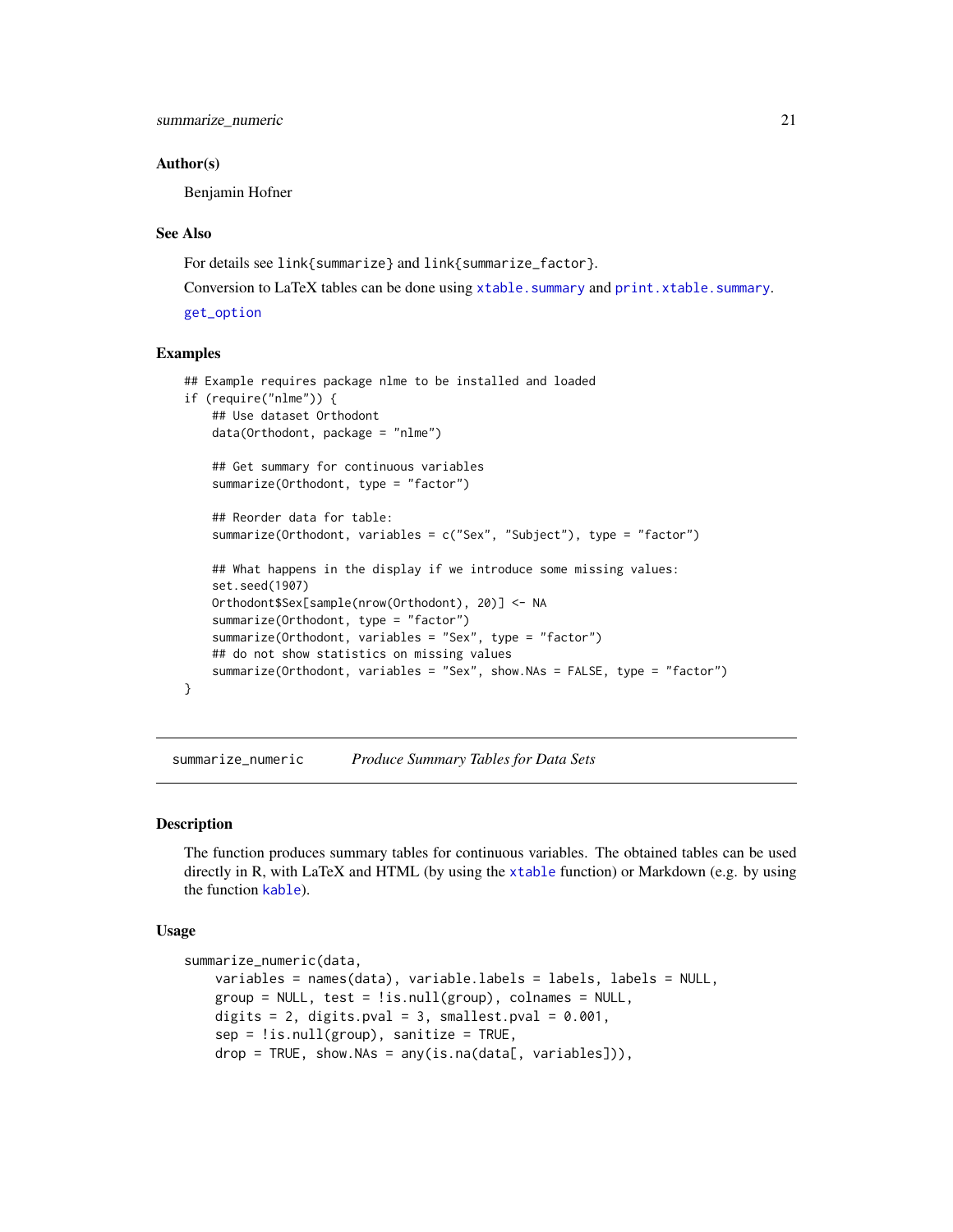```
## additional specific arguments
count = TRUE, mean_sd = TRUE, quantiles = TRUE,
incl_outliers = TRUE, ...)
```
## Arguments

| data                                 | data set to be used.                                                                                                                                                                                       |
|--------------------------------------|------------------------------------------------------------------------------------------------------------------------------------------------------------------------------------------------------------|
| variables<br>variable.labels, labels | variables that should be included in the table. For details see summarize.                                                                                                                                 |
|                                      | labels for the variables. For details see summarize.                                                                                                                                                       |
| group                                | character specifying a grouping factor. For details see summarize.                                                                                                                                         |
| test                                 | logical or charachter specifying test for group differences. For details see summarize.                                                                                                                    |
| colnames                             | a vector of character strings of appropriate length. For details see summarize.                                                                                                                            |
| digits                               | number of digits to round to. Per default all values are rounded to two digits.                                                                                                                            |
| digits.pval                          | number of significant digits used for p-values.                                                                                                                                                            |
| smallest.pval                        | determines the smallest p-value to be printed exactly. For details see summarize.                                                                                                                          |
| sep                                  | logical (default: TRUE if grouping specified, FALSE otherwise). Determines<br>whether separators (lines) should be added after each variable.                                                              |
| sanitize                             | logical (default: TRUE) or a sanitizing function. For details see summarize.                                                                                                                               |
| drop                                 | logical (default: TRUE). Determines whether variables, which contain only miss-<br>ing values are dropped from the table.                                                                                  |
| show.NAs                             | logical. Determines if the number of missings (NAs) is displayed as a separate<br>column. Per default, show. NAs is TRUE if there are any missings in the variables<br>to be displayed (and FALSE if not). |
| count                                | (logical) indicator if number of complete cases ("n") should be included in the<br>table (default: TRUE).                                                                                                  |
| mean_sd                              | (logical) indicator if mean and standard deviation should be included in the table<br>(default: TRUE).                                                                                                     |
| quantiles                            | (logical) indicator if quantiles (including min and max) should be included in<br>the table (default: TRUE).                                                                                               |
| incl_outliers                        | Per default we use fivenum to compute the quantiles (if quantiles = TRUE). If<br>extreme values should be excluded from min/max in the table, boxplot(, plot<br>= FALSE) \$stats is used instead.          |
| $\cdots$                             | additional arguments. Currently not used.                                                                                                                                                                  |
|                                      |                                                                                                                                                                                                            |

## Value

A special data.frame with additional class summary containing the computed statistics is returned from function summarize. Addtional attributes required for the [xtable.summary](#page-24-2) or [print.xtable.summary](#page-24-1) function are contained as attributes. These are extracted using the function [get\\_option](#page-3-1).

## Author(s)

Benjamin Hofner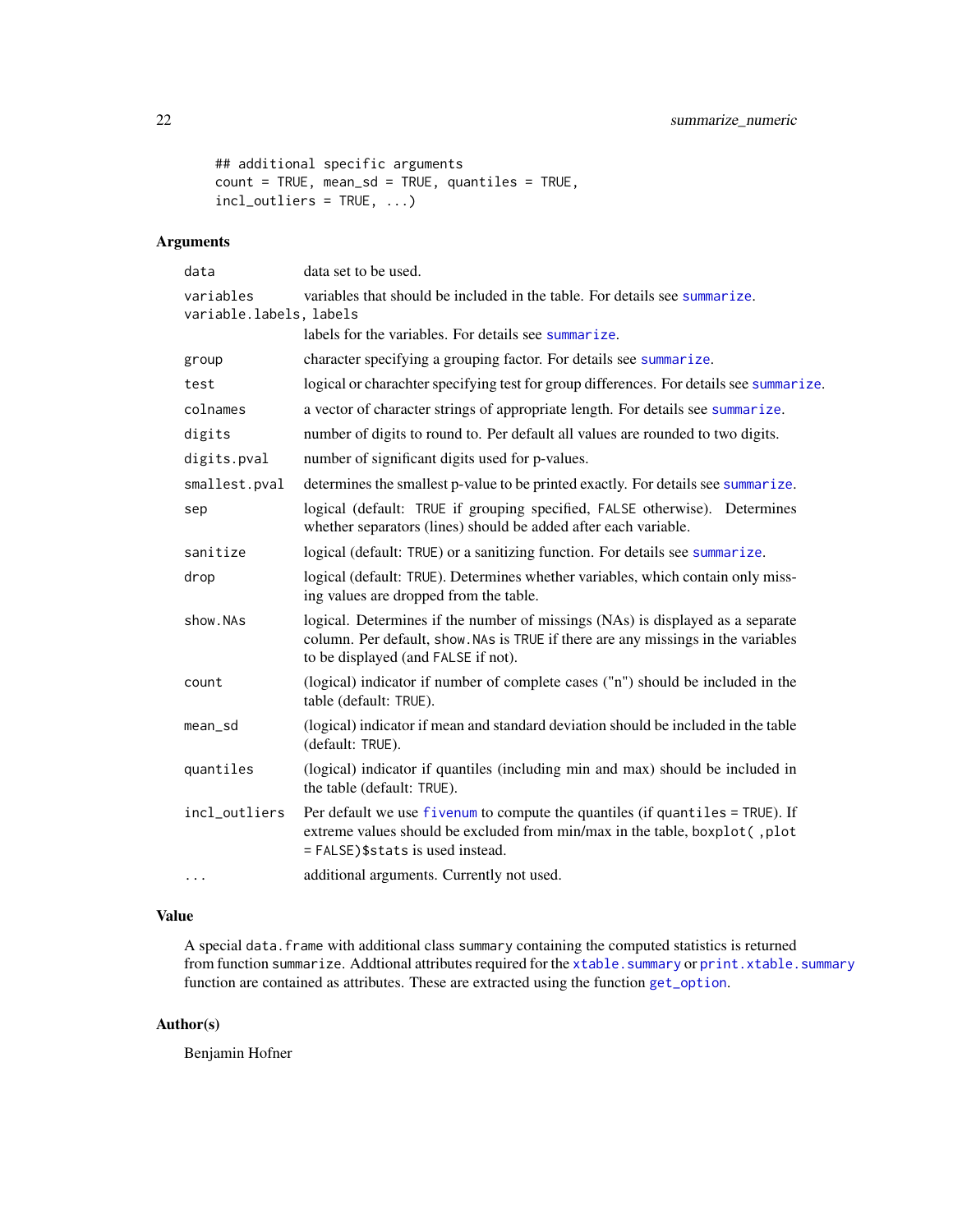#### <span id="page-22-0"></span>toLatex 23

## See Also

For details see link{summarize} and link{summarize\_factor}.

Conversion to LaTeX tables can be done using [xtable.summary](#page-24-2) and [print.xtable.summary](#page-24-1).

[get\\_option](#page-3-1)

## Examples

```
if (require("nlme")) {
    ## Use dataset Orthodont
   data(Orthodont, package = "nlme")
    ## Get summary for continuous variables
    summarize(Orthodont, type = "numeric")
    ## Change statistics to display
    summarize(Orthodont, quantiles = FALSE, type = "numeric")
    summarize(Orthodont, quantiles = FALSE, count = FALSE, type = "numeric")
    summarize(Orthodont, mean_sd = FALSE, type = "numeric")
    ## for more examples see ?summarize
}
```

```
toLatex Cleaning R Code for printing in LaTeX environments
```
#### <span id="page-22-1"></span>Description

The function produces code that LaTeX is able to typeset.

#### Usage

```
## S3 method for class 'character'
toLatex(object, ...)
## S3 method for class 'sessionInfo'
toLatex(object, pkgs = NULL, locale = FALSE,
        base.pkgs = FALSE, other.pkgs = TRUE,
        namespace.pkgs = FALSE, citations = TRUE,
        citecommand = "\\citep", file = NULL,append = FALSE, \ldots)
```
### Arguments

| obiect | either an object of class character which should be cleaned for printing in LaTeX<br>environments or an object of class session Info.                       |
|--------|-------------------------------------------------------------------------------------------------------------------------------------------------------------|
| pkgs   | character vector (optional). Specify specific packages here to show information<br>on these (instead of all attached packages). See package in sessionInfo. |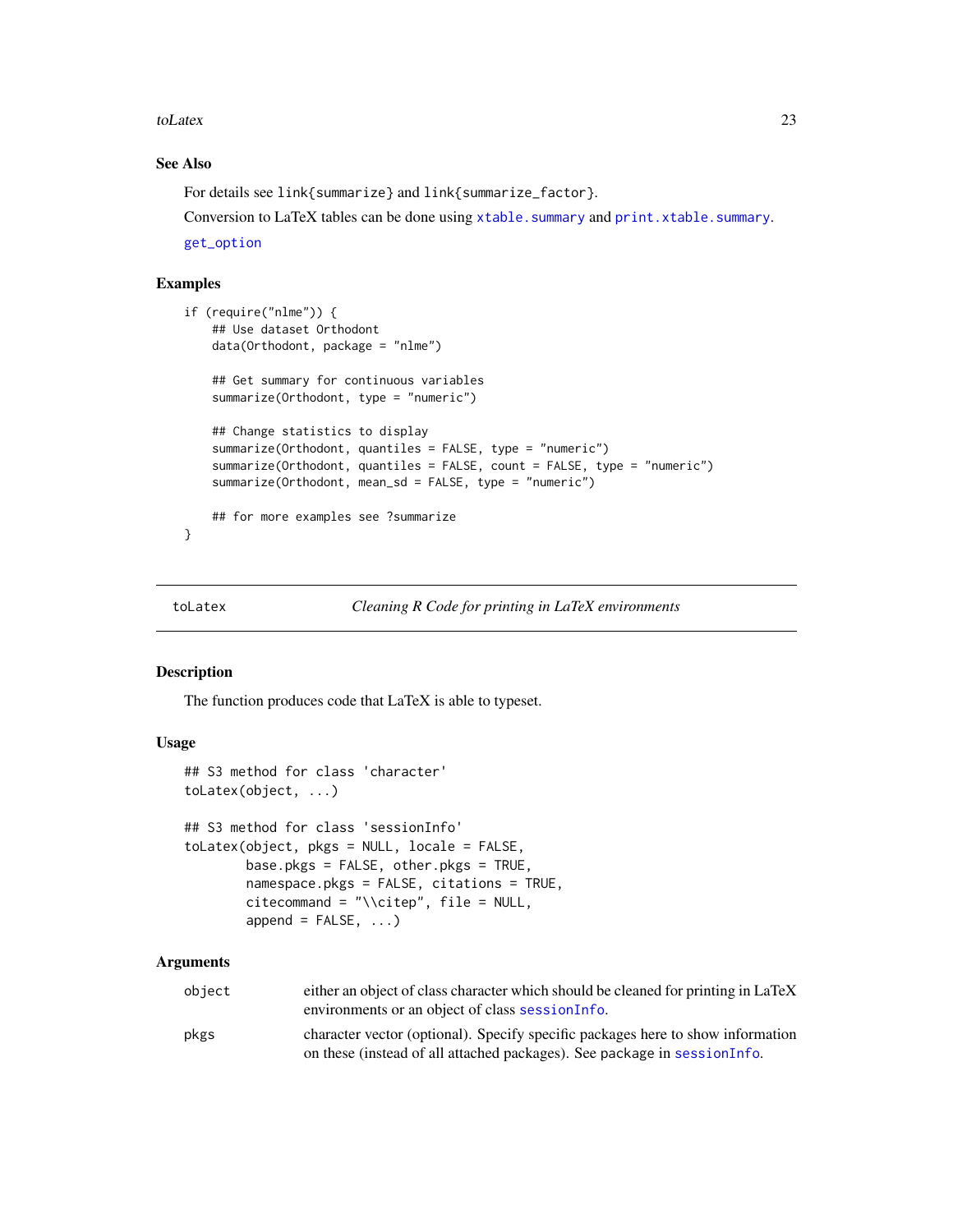<span id="page-23-0"></span>

| locale         | logical (default = FALSE). Show information on locale.                                                                                                                                         |
|----------------|------------------------------------------------------------------------------------------------------------------------------------------------------------------------------------------------|
| base.pkgs      | logical (default = FALSE). Show information on base packages.                                                                                                                                  |
| other.pkgs     | logical (default = TRUE). Show information on currently attached packages. If<br>pkgs is specified, information on these packages is given instead of all attached<br>packages.                |
| namespace.pkgs | logical (default = FALSE). Show information on packages whose namespaces<br>are currently loaded but not attached.                                                                             |
| citations      | logical (default = TRUE). Should citations for all packages be added? BibTeX<br>is used for storing the citations.                                                                             |
| citecommand    | Specify LaTeX-command for citation here. Curly brackets are added internally.<br>Note that $\setminus$ needs to be escaped, i.e., one needs to write $\setminus \setminus$ instead.            |
| file           | Specify path to BibTeX file where citations should be saved. If file = NULL is<br>specified, the BibTeX entries are attached to the output as attribute "BibTeX".<br>See examples for details. |
| append         | logical (default = FALSE). Should citations be added to an existing BibTeX file<br>(if existing) or should old BibTeX files be overwritten?                                                    |
|                | additional arguments. Currently not used.                                                                                                                                                      |
|                |                                                                                                                                                                                                |

#### Value

A character string with special markup is returned: The output is printed with LaTeX style syntax highlighting to be used e.g. in Sweave chunks with results=tex.

#### Author(s)

Benjamin Hofner, based on code from package xtable, bibtex and package utils. See source code for documentation.

#### See Also

[toLatex](#page-22-2). For details on toLatex.sessionInfo see also [sessionInfo](#page-0-0).

## Examples

```
txt <- "Price: <= 500$ & additional goodies"
toLatex(txt)
```

```
############################################################
## session info for automatic inclusion in reports
```

```
info <- toLatex(sessionInfo())
info
```

```
## extract first part (the Latex part)
toLatex(info)
## extract second part (the BibTeX part)
toBibtex(info)
```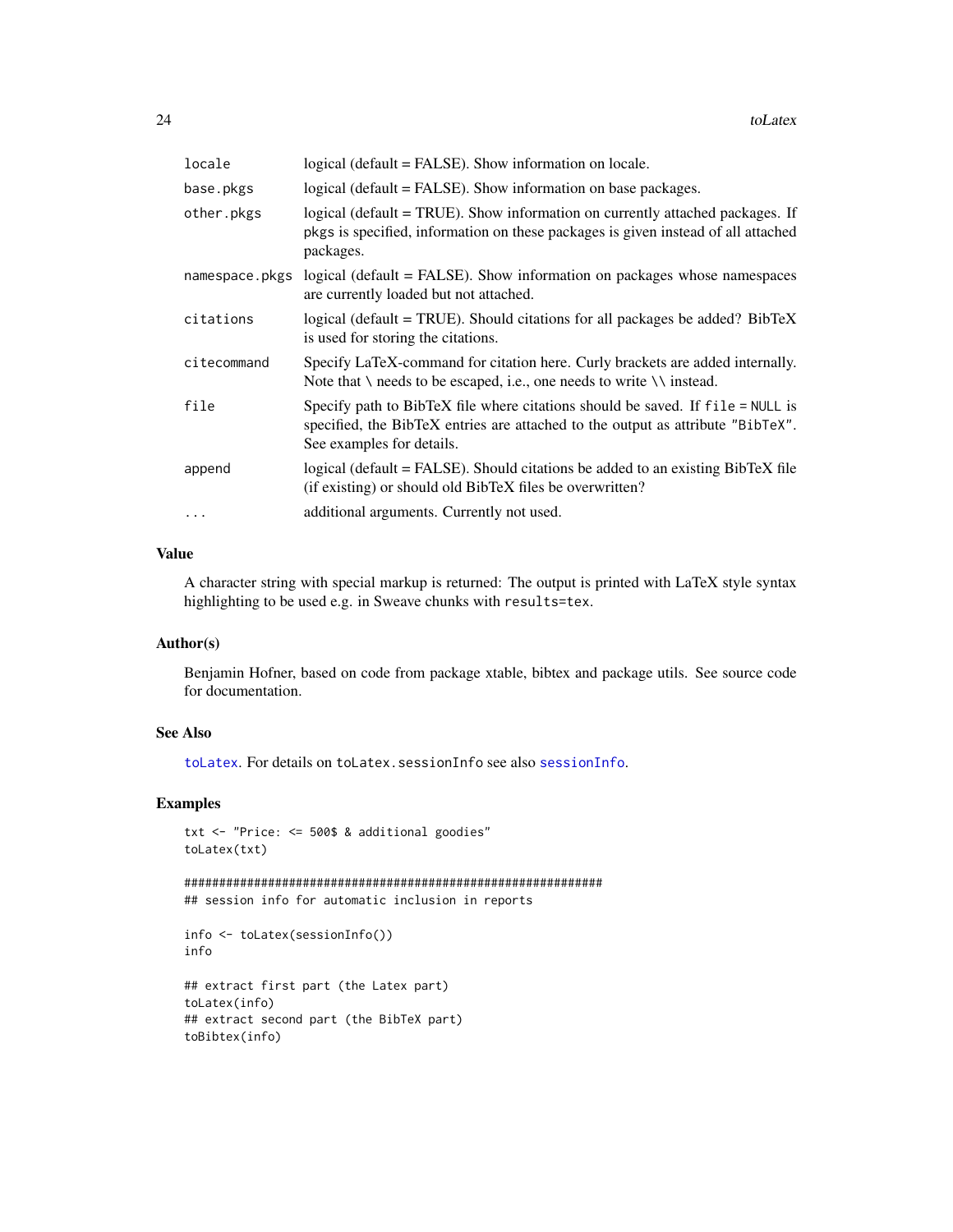```
############################################################
## usual usage scenario
## Do not run the following code automatically as it needs
## write access to the current working directory.
## This code (without removing the file) could for example
## be included in a LaTeX chunk of your Sweave or knitr
## report.
## Not run: getwd() ## location where write access is needed
toLatex(sessionInfo(), file = "packages.bib")
file.remove("packages.bib")
## End(Not run)
```
#### <span id="page-24-2"></span>xtable.summary *Create And Print Tables With Markup*

#### <span id="page-24-1"></span>Description

The function produces objects which can be printed to LaTeX and HTML code.

#### Usage

```
## S3 method for class 'summary'
xtable(x, caption = NULL, label = NULL, align = NULL,digits = NULL, display = NULL, ...)
## S3 method for class 'xtable.summary'
print(x, rules = NULL, header = NULL,caption.placement = getOption("xtable.caption.placement", "top"),
     hline.after = getOption("xtable.hline.after", NULL),
     include.rownames = FALSE,
     add.to.row = getOption("xtable.add.to.row", NULL),
     booktabs = getOption("xtable.booktabs", TRUE),
     sanitize.text.function = get_option(x, "sanitize"),
     math.style.negative = getOption("xtable.math.style.negative", TRUE),
     math.style.exponents = getOption("xtable.math.style.exponents", TRUE),
     tabular.environment = getOption("xtable.tabular.environment", "tabular"),
     floating = getOption("xtable.floating", FALSE),
     latex.environments = getOption("xtable.latex.environments", c("center")),
      ...)
```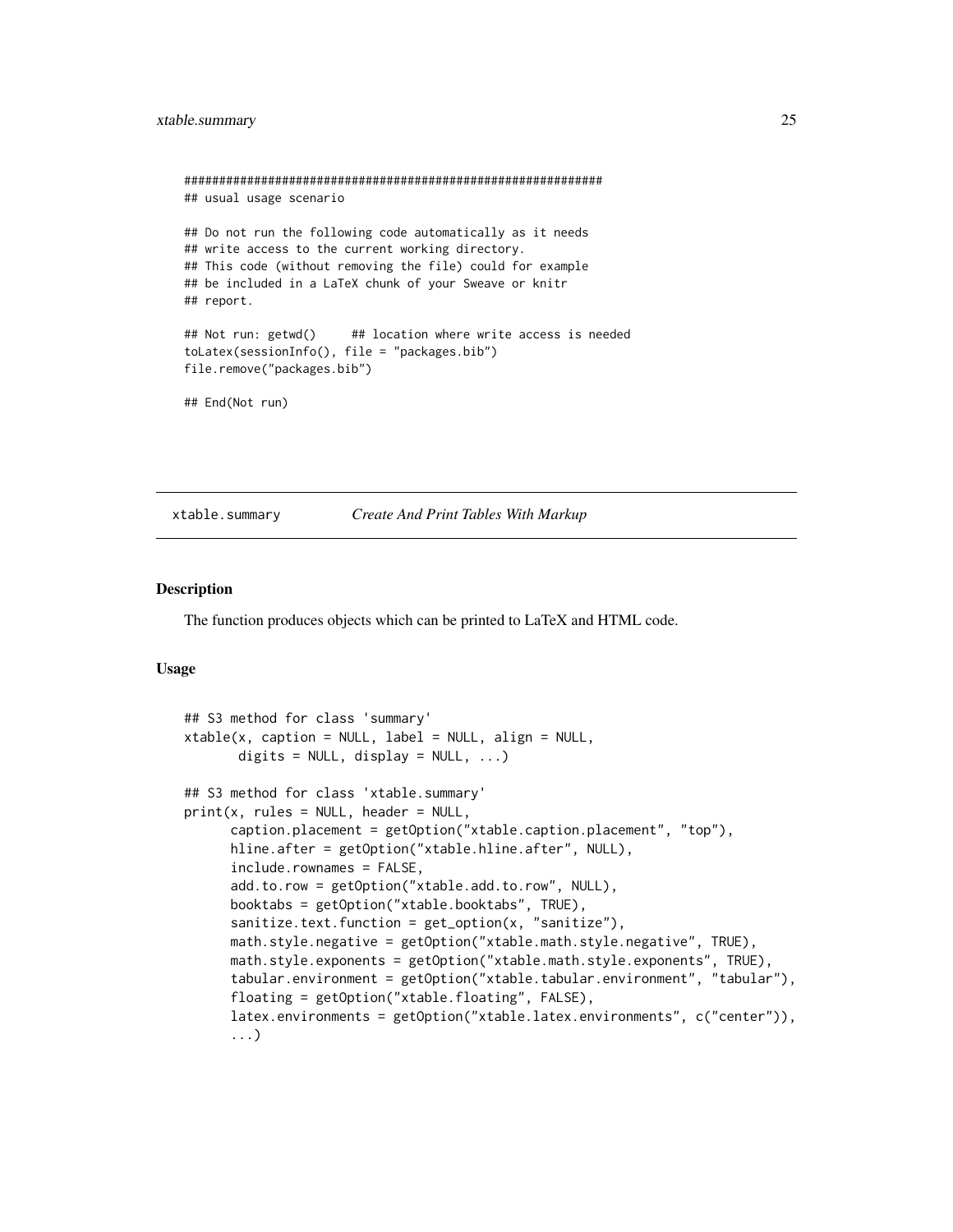## <span id="page-25-0"></span>Arguments

| х                      | object of class "summary", which is produced by the function summarize or an<br>object of class "xtable.summary" produced by xtable.                                                                                                                                                                                |  |
|------------------------|---------------------------------------------------------------------------------------------------------------------------------------------------------------------------------------------------------------------------------------------------------------------------------------------------------------------|--|
| caption                | character vector specifying the table's caption; see xtable for details.                                                                                                                                                                                                                                            |  |
| label                  | character string specifying the LaTeX label or HTML anchor; see xtable for<br>details.                                                                                                                                                                                                                              |  |
| align                  | character string specifying the alignment of table columns; see xtable for de-<br>tails.                                                                                                                                                                                                                            |  |
| digits                 | numeric vector specifying the number of digits to display in each column; see<br>xtable for details.                                                                                                                                                                                                                |  |
| display                | character string specifying the column types; see xtable for details.                                                                                                                                                                                                                                               |  |
| rules                  | character string specifying the rules to be used. Per default the rules are defined<br>by summarize and subsequently extracted from x via get_option(x,"rules").                                                                                                                                                    |  |
| header                 | character string specifying the table header to be used. Per default the header is<br>defined by summarize and subsequently extracted from x via get_option(x,"header").                                                                                                                                            |  |
| caption.placement      |                                                                                                                                                                                                                                                                                                                     |  |
|                        | can be either "bottom" or "top" (default). Note that the standard default of<br>print.xtable is "bottom".                                                                                                                                                                                                           |  |
| hline.after            | vector indicating the rows after which a horizontal line is printed. Here, the<br>default is to not draw hlines (i.e. hline. after = NULL) and horizontal lines are<br>added via add. to. row (see there for details). Note that the standard default of<br>$print.$ xtable is $c(-1, 0, nrow(x))$ .                |  |
| add.to.row             | list of row numbers (pos) and text (command) to be added to the specified rows.<br>Per default, top and bottom rules are added to the table and a rule specified<br>in rules is added below the heading. If sep = TRUE in summarize additional<br>separators (as specified in rules) are added after each variable. |  |
| include.rownames       |                                                                                                                                                                                                                                                                                                                     |  |
|                        | logical. Always set to FALSE.                                                                                                                                                                                                                                                                                       |  |
| booktabs               | logical. If TRUE (default), the toprule, midrule and bottomrule tags from the<br>LaTeX package "booktabs" are used rather than hline for the horizontal line<br>tags. Note that the standard default of print. xtable is FALSE.                                                                                     |  |
| sanitize.text.function |                                                                                                                                                                                                                                                                                                                     |  |
|                        | All non-numeric enteries (except row and column names) are sanitised in an<br>attempt to remove characters which have special meaning for the output format.<br>Per default the function to Latex is used to sanitize the text. For more options<br>see print.xtable.                                               |  |
| math.style.negative    |                                                                                                                                                                                                                                                                                                                     |  |
|                        | logical. If TRUE (default) the negative sign is wrapped in dollar signs for LaTeX<br>tables. Note that the standard default of print. xtable is FALSE.                                                                                                                                                              |  |
| math.style.exponents   |                                                                                                                                                                                                                                                                                                                     |  |
|                        | logical. If TRUE (default) scientific numers are set as exponents. See print.xtable<br>for details. Note that the standard default of print. xtable is FALSE.                                                                                                                                                       |  |
|                        |                                                                                                                                                                                                                                                                                                                     |  |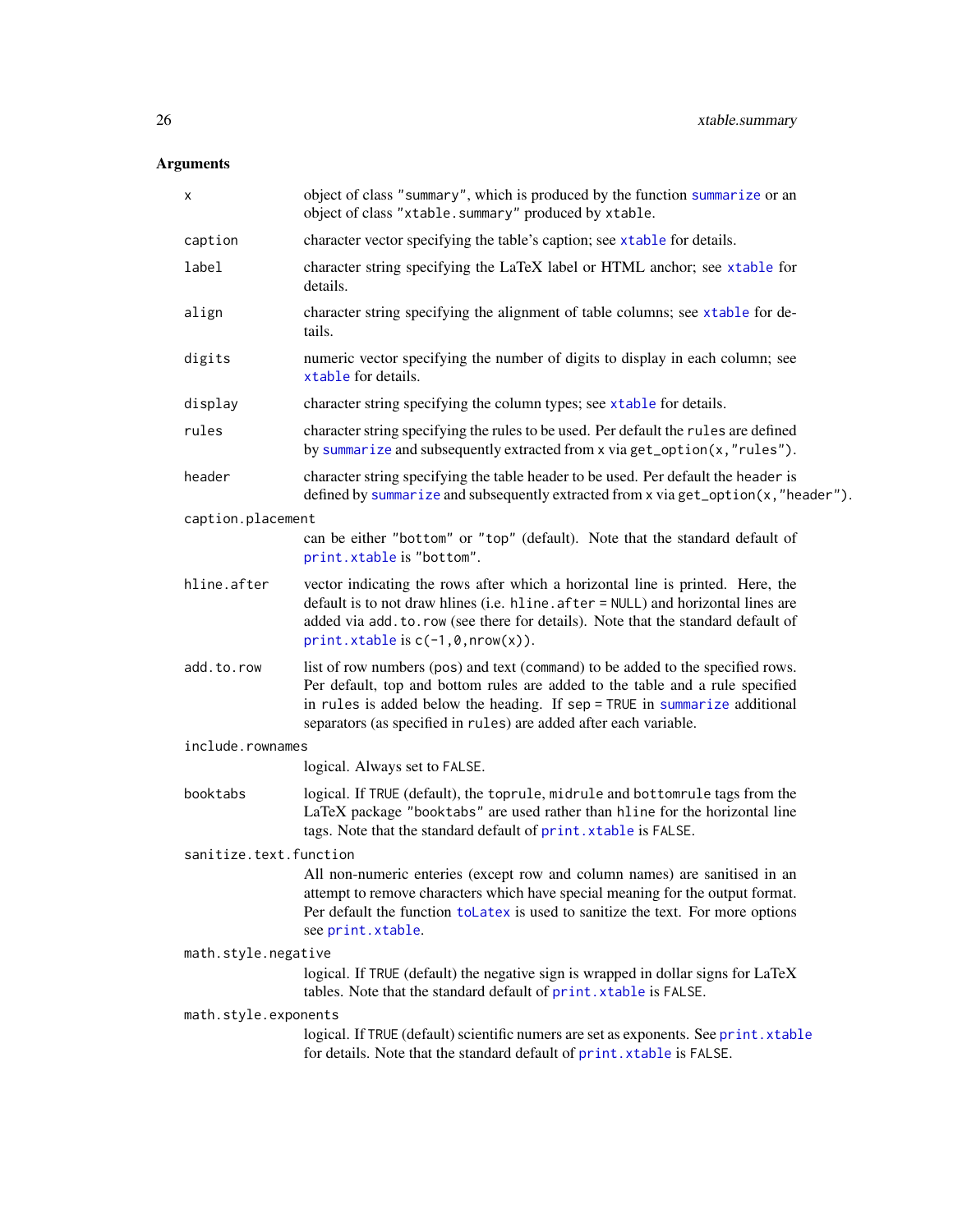## <span id="page-26-0"></span>xtable.summary 27

| tabular.environment |                                                                                                                                                                                                                          |
|---------------------|--------------------------------------------------------------------------------------------------------------------------------------------------------------------------------------------------------------------------|
|                     | character string. Per default "tabular" is used. For long tables that span<br>over more than one page, one can use "longtable". For more options see<br>print.xtable.                                                    |
| floating            | logical. Determine if the table is printed in a floating environment. Note that the<br>standard default of print. xtable is TRUE. See there for details.                                                                 |
| latex.environments  |                                                                                                                                                                                                                          |
|                     | character string. Per default "center" is used. In contrast to the default behavior<br>of print. xtable, tables are also centered if no floating environment is used.<br>For details and more options see print. xtable. |
| $\cdots$            | additional arguments passed to xtable or print. xtable. See there for details.                                                                                                                                           |

#### Details

We use the standard xtable function but add a special class that allows different defaults in the print.xtable function.

In general, all options of print.xtable can be used as well as global options set via options(). E.g. options(xtable.booktabs = FALSE will set the argument booktabs per default to FALSE for all calls to print.xtable.

#### Value

After printing, a table with LaTeX markup is returned.

#### Author(s)

Benjamin Hofner

## See Also

For details see [xtable](#page-24-1) and [print.xtable](#page-24-1).

```
summarize, get_option
```
## Examples

```
if (require("nlme")) {
    ## Use dataset Orthodont
   data(Orthodont, package = "nlme")
    ## Get summary for continuous variables
    (tab1 <- summarize(Orthodont, type = "numeric"))
    ## Get summary for categorical variables
    (tab2 <- summarize(Orthodont, type = "fac"))
    ## Using the tables with LaTeX
    if (require("xtable")) {
       xtable(tab1)
       ## grouped table
       xtable(summarize(Orthodont, group = "Sex"))
```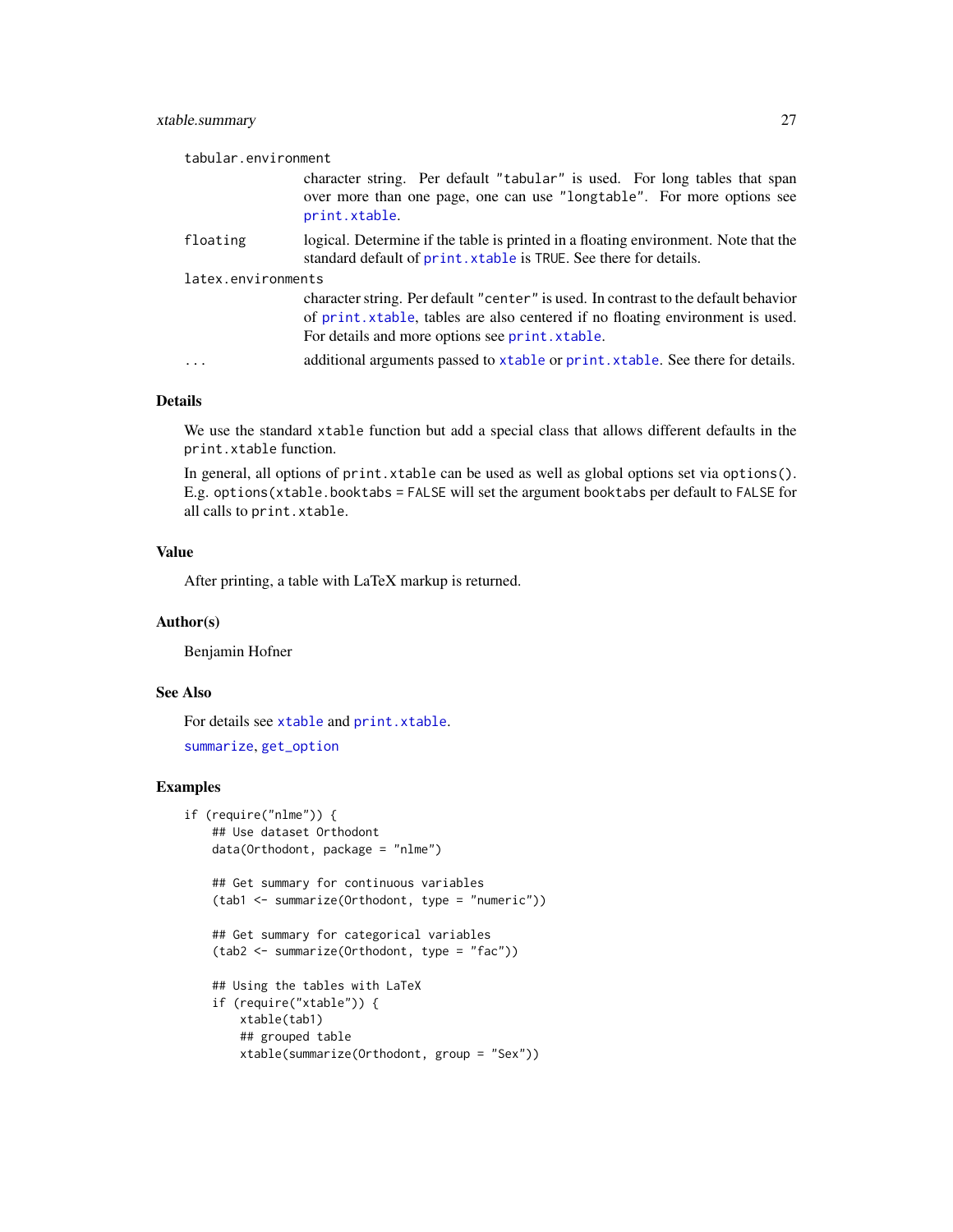28 xtable.summary

## xtable(tab2) }

}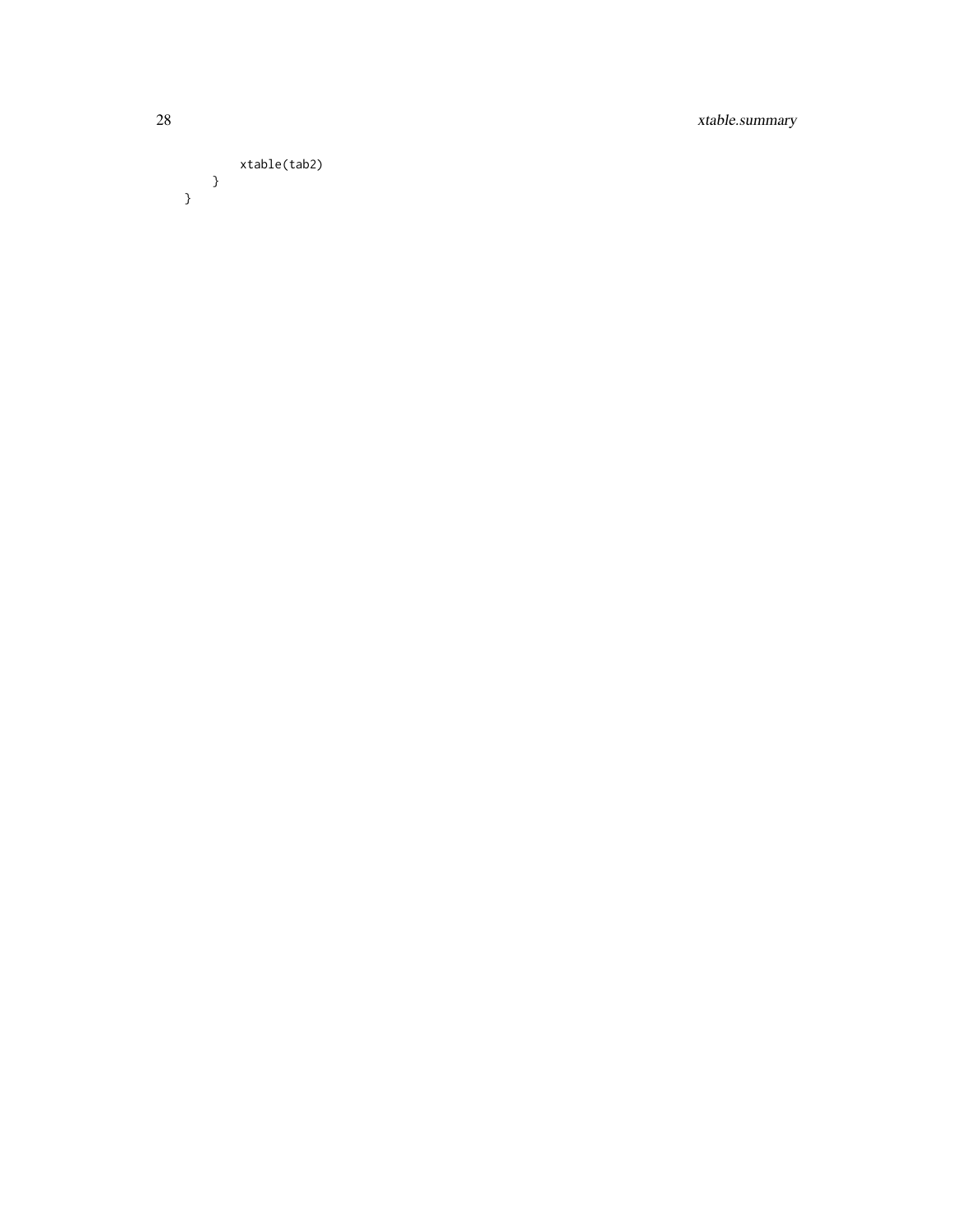# <span id="page-28-0"></span>Index

∗ IO get\_option, [4](#page-3-0) latex.table.cont, [9](#page-8-0) latex.table.fac, [10](#page-9-0) summarize, [17](#page-16-0) summarize\_factor, [19](#page-18-0) summarize\_numeric, [21](#page-20-0) toLatex, [23](#page-22-0) xtable.summary, [25](#page-24-0) ∗ methods Anova.lme, [2](#page-1-0) labels, [5](#page-4-0) prettify, [12](#page-11-0) ∗ models Anova.lme, [2](#page-1-0) prettify, [12](#page-11-0) ∗ package papeR-package, [2](#page-1-0) ∗ print get\_option, [4](#page-3-0) latex.table.cont, [9](#page-8-0) latex.table.fac, [10](#page-9-0) summarize, [17](#page-16-0) summarize\_factor, [19](#page-18-0) summarize\_numeric, [21](#page-20-0) toLatex, [23](#page-22-0) xtable.summary, [25](#page-24-0) ∗ univar latex.table.cont, [9](#page-8-0) latex.table.fac, [10](#page-9-0) summarize, [17](#page-16-0) summarize\_factor, [19](#page-18-0) summarize\_numeric, [21](#page-20-0) toLatex, [23](#page-22-0) xtable.summary, [25](#page-24-0) [, *[6](#page-5-0)* abbreviate, *[6](#page-5-0)* Anova, *[2,](#page-1-0) [3](#page-2-0)*, *[13](#page-12-0)*, *[15](#page-14-0)* anova, *[13](#page-12-0)*, *[15](#page-14-0)*

Anova.lme, [2](#page-1-0) anova.lme, *[2,](#page-1-0) [3](#page-2-0)* as.ldf *(*labels*)*, [5](#page-4-0) ci, *[4](#page-3-0)*, *[15](#page-14-0)* confint, *[14,](#page-13-0) [15](#page-14-0)* confint.default, *[4](#page-3-0)* confint.mer, [3,](#page-2-0) *[14,](#page-13-0) [15](#page-14-0)* convert.labels *(*labels*)*, [5](#page-4-0) data.frame, *[6](#page-5-0)* fivenum, *[22](#page-21-0)* format, *[14](#page-13-0)* format.pval, *[14](#page-13-0)*, *[18](#page-17-0)* get\_option, [4,](#page-3-0) *[10,](#page-9-0) [11](#page-10-0)*, *[18](#page-17-0)[–23](#page-22-0)*, *[27](#page-26-0)* is.ldf *(*labels*)*, [5](#page-4-0) kable, *[17](#page-16-0)*, *[19](#page-18-0)*, *[21](#page-20-0)* labels, [5,](#page-4-0) *[13](#page-12-0)* labels<- *(*labels*)*, [5](#page-4-0) latex.table.cont, *[4,](#page-3-0) [5](#page-4-0)*, [9,](#page-8-0) *[11](#page-10-0)* latex.table.fac, *[4,](#page-3-0) [5](#page-4-0)*, *[10](#page-9-0)*, [10](#page-9-0) mcmcsamp, *[4](#page-3-0)*, *[14](#page-13-0)* papeR *(*papeR-package*)*, [2](#page-1-0) papeR-package, [2](#page-1-0) plot *(*labels*)*, [5](#page-4-0) prettify, [12](#page-11-0) prettifyPValue *(*prettify*)*, [12](#page-11-0) print.table.cont *(*latex.table.cont*)*, [9](#page-8-0) print.table.fac *(*latex.table.fac*)*, [10](#page-9-0) print.xtable, *[26,](#page-25-0) [27](#page-26-0)* print.xtable *(*xtable.summary*)*, [25](#page-24-0) print.xtable.summary, *[18](#page-17-0)[–23](#page-22-0)*

read.spss, *[7](#page-6-0)*